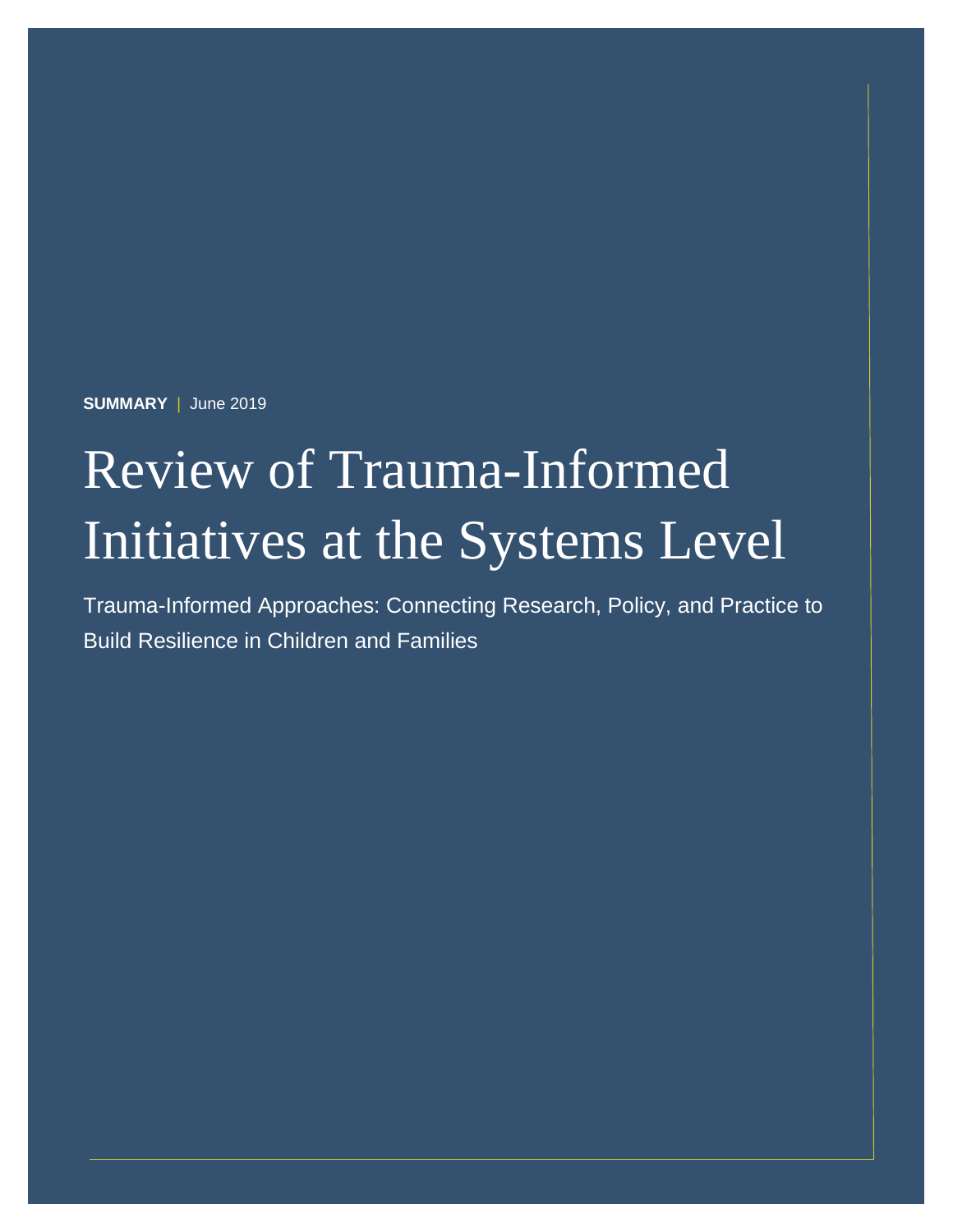**SUMMARY** | June 2019

## Review of Trauma-Informed Initiatives at the Systems Level

Trauma-Informed Approaches: Connecting Research, Policy, and Practice to Build Resilience in Children and Families

#### **Authors**

Heidi Melz, Colleen Morrison, and Erin Ingoldsby James Bell Associates

Karen Cairone and Mary Mackrain Education Development Center

#### **Submitted to**

Kelly Jedd McKenzie, Lindsey Hutchison, and Pamala Trivedi Project Officers Office of the Assistant Secretary for Planning and Evaluation U.S. Department of Health and Human Services Contract Number: HHSP233201500133I

#### **Prepared by**

James Bell Associates 3033 Wilson Boulevard, Suite 650 Arlington, VA 22201 (703) 528-3230 [www.jbassoc.com](http://www.jbassoc.com/)

Erin Ingoldsby Project Director





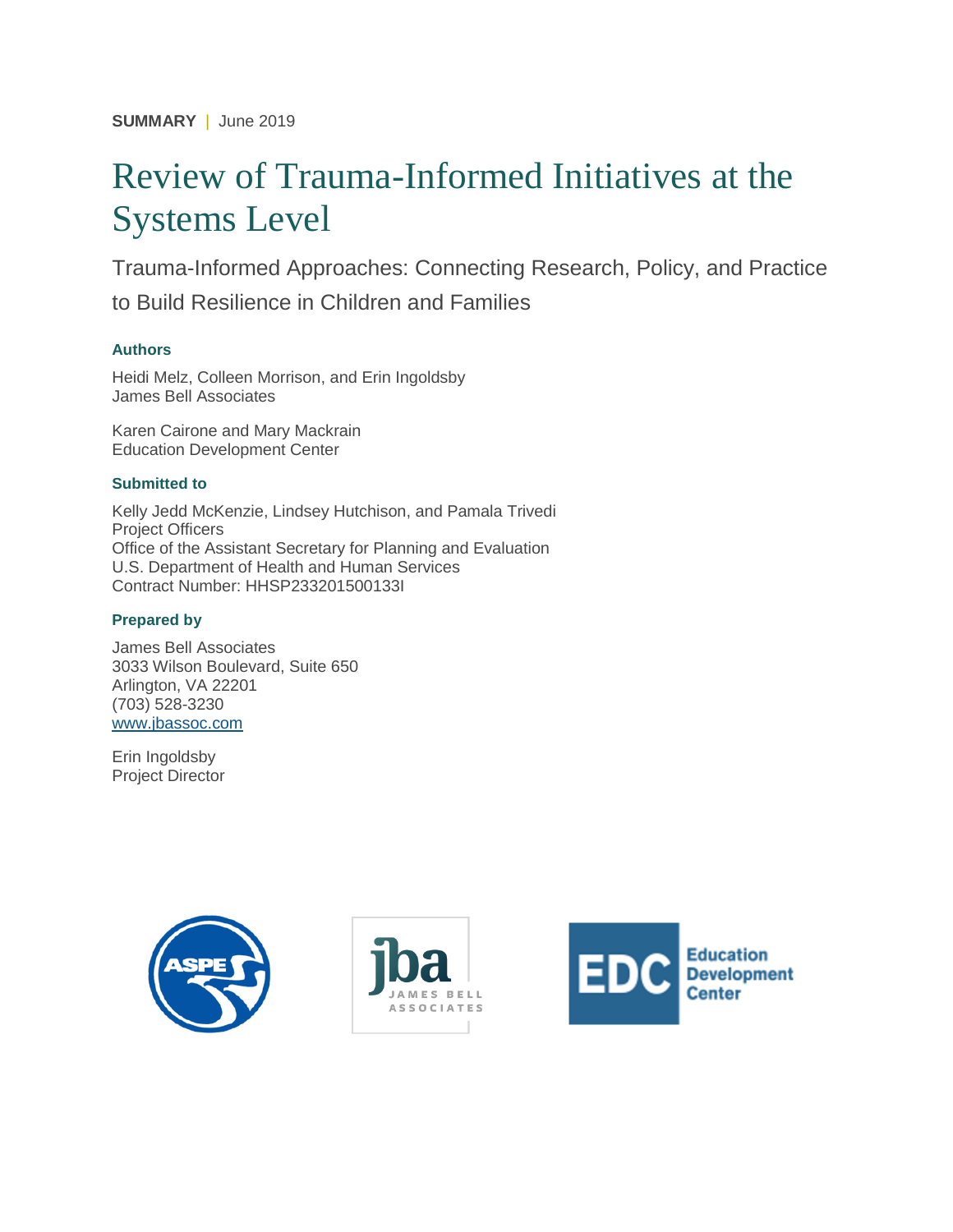# **Contents**

| Research Question 1. How Are Child- and Family-Serving Systems at the State or Local |  |
|--------------------------------------------------------------------------------------|--|
|                                                                                      |  |
| Research Question 2. What Are the Central Activities and Program Components of a     |  |
|                                                                                      |  |
|                                                                                      |  |
|                                                                                      |  |
|                                                                                      |  |
| Research Question 3. What Outcomes Are Targeted by These Approaches and What         |  |
| Evidence of Progress Toward These Outcomes Has Been Demonstrated? 12                 |  |
|                                                                                      |  |
| What Evidence of Progress Toward These Outcomes Has Been Demonstrated? 14            |  |
|                                                                                      |  |
|                                                                                      |  |
|                                                                                      |  |
|                                                                                      |  |
|                                                                                      |  |
|                                                                                      |  |

### **Exhibits**

|--|--|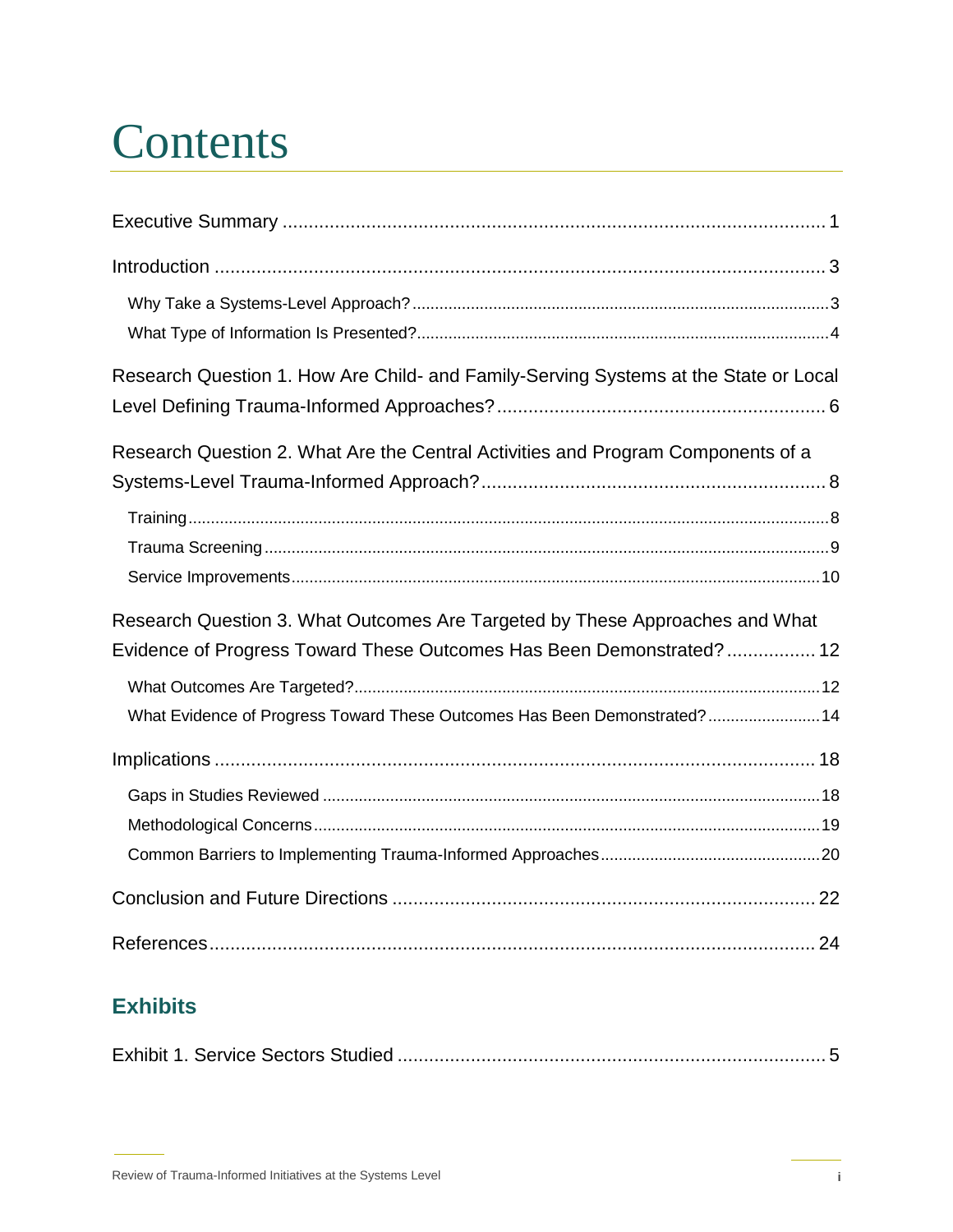| Exhibit 2. Assumptions and Principles of a Trauma-Informed Approach (SAMHSA |  |
|-----------------------------------------------------------------------------|--|
|                                                                             |  |
|                                                                             |  |
| Exhibit 3. Key Activities of a Trauma-Informed Approach (NCTSN Definition)7 |  |
|                                                                             |  |
|                                                                             |  |
|                                                                             |  |
| Exhibit 5. Capacities That May Support Trauma-Informed Service Systems  14  |  |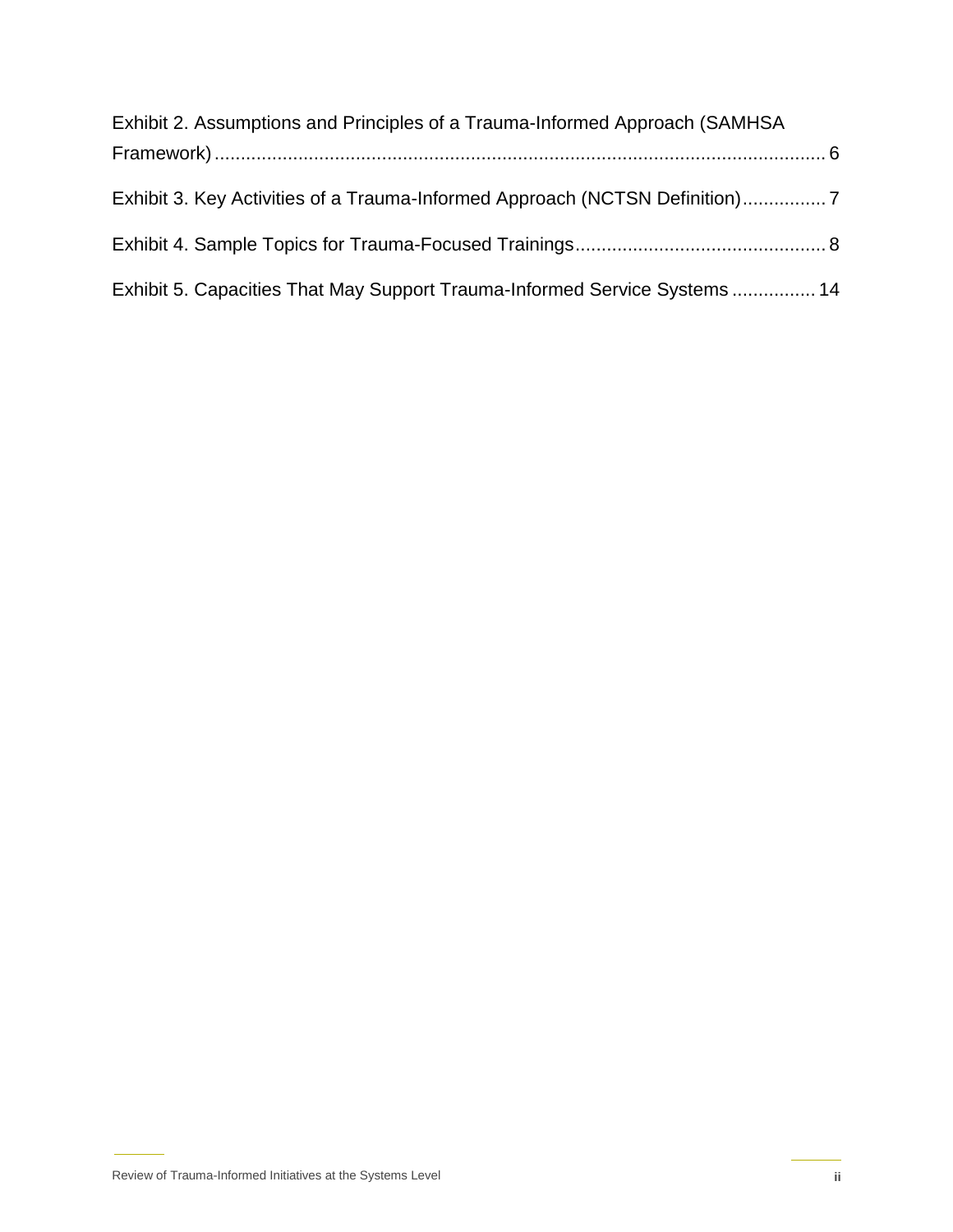## <span id="page-4-0"></span>Executive Summary

The effects of childhood trauma can last well into adulthood. Trauma-informed (TI) approaches provide a framework that applies to all levels of a community or organization for preventing and addressing childhood trauma and building resilience in children and families. Despite growing efforts to integrate TI approaches into the delivery of services for children and families, there is limited research examining implementation and effectiveness. This research review summarizes current knowledge of TI initiatives at the systems level<sup>a</sup> in response to three questions:

- 1. How are child- and family-serving systems at the state or local level defining TI approaches?
- What are the central activities and program components of a systems-level TI approach?
- What outcomes are targeted by these approaches and what evidence of progress toward these outcomes has been demonstrated?

Results draw from 33 peer-reviewed studies identified through a robust search and review process.<sup>b</sup> Key findings of the studies, which evaluate TI efforts spanning nine service sectors, include:

- There is no broad consensus on what defines a TI approach. However, of the 20 studies that defined TI or described related principles or components, 13 referenced a framework developed by the Substance Abuse and Mental Health Services Administration (SAMHSA).
- TI approaches in the reviewed studies typically included program activities in three categories: training, trauma screening, and service improvements.
- Studies reviewed typically evaluated changes in program staff or caregiver knowledge and attitudes, implementation outcomes, and/or changes in staff skills and behaviors.
- Among studies measuring staff knowledge and attitudes after TI trainings, respondents generally reported high levels of knowledge of and satisfaction with training content and materials. However, some studies suggest that staff who receive training are still uncomfortable asking children and families about sensitive topics, such as trauma and substance abuse.
- Attitudes toward and understanding of trauma-informed care (TIC) generally improved after training.

a In this review, systems-level efforts refers to efforts to address the climate and conditions in which direct services are provided through development of organizational capacities such as organizational climate and culture, staff knowledge and skills, engagement and partnership, organizational infrastructure, and resources.

**b** This research review examines current knowledge about TI initiatives at the systems level (see footnote a). Though the initiatives included in this review are ultimately intended to improve outcomes for children and/or families impacted by trauma, the review does not summarize or discuss any child- and family-level outcomes reported in the studies.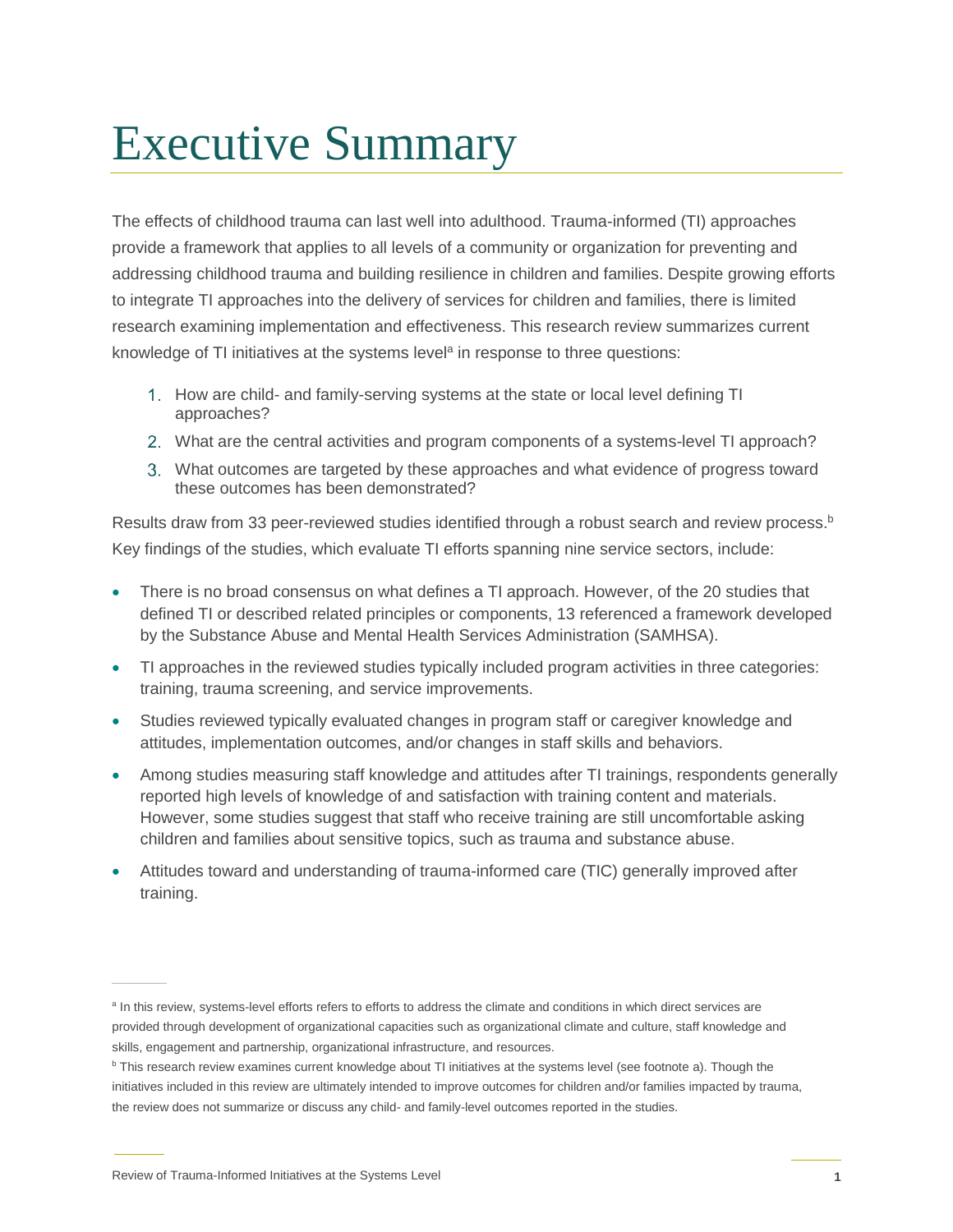- Studies examining the use of TI practices and availability and uptake of evidence-based treatments (EBTs) reported mixed results. Some projects could only partially implement their plans, noting challenges in staff and organizational resources, competing issues faced by implementing agencies, and insufficient funding.
- Many studies acknowledged the importance of organizational capacities to ensure an effective TI service system (e.g., readiness, organizational culture, collaboration and/or partnerships, sustainable financing, organizational linkages, leadership, policy supports, interconnected data systems, and/or data sharing), yet few studies actually measured these system components.

The studies reviewed suggest how to develop the evidence base for TI approaches at the systems level, support and strengthen current efforts, and conceptualize and plan future efforts. Specifically, there is a need to address:

- Current gaps in the research
- Methodological concerns that can impact efforts to build the evidence base
- Common barriers to developing TI service systems and implementing TIC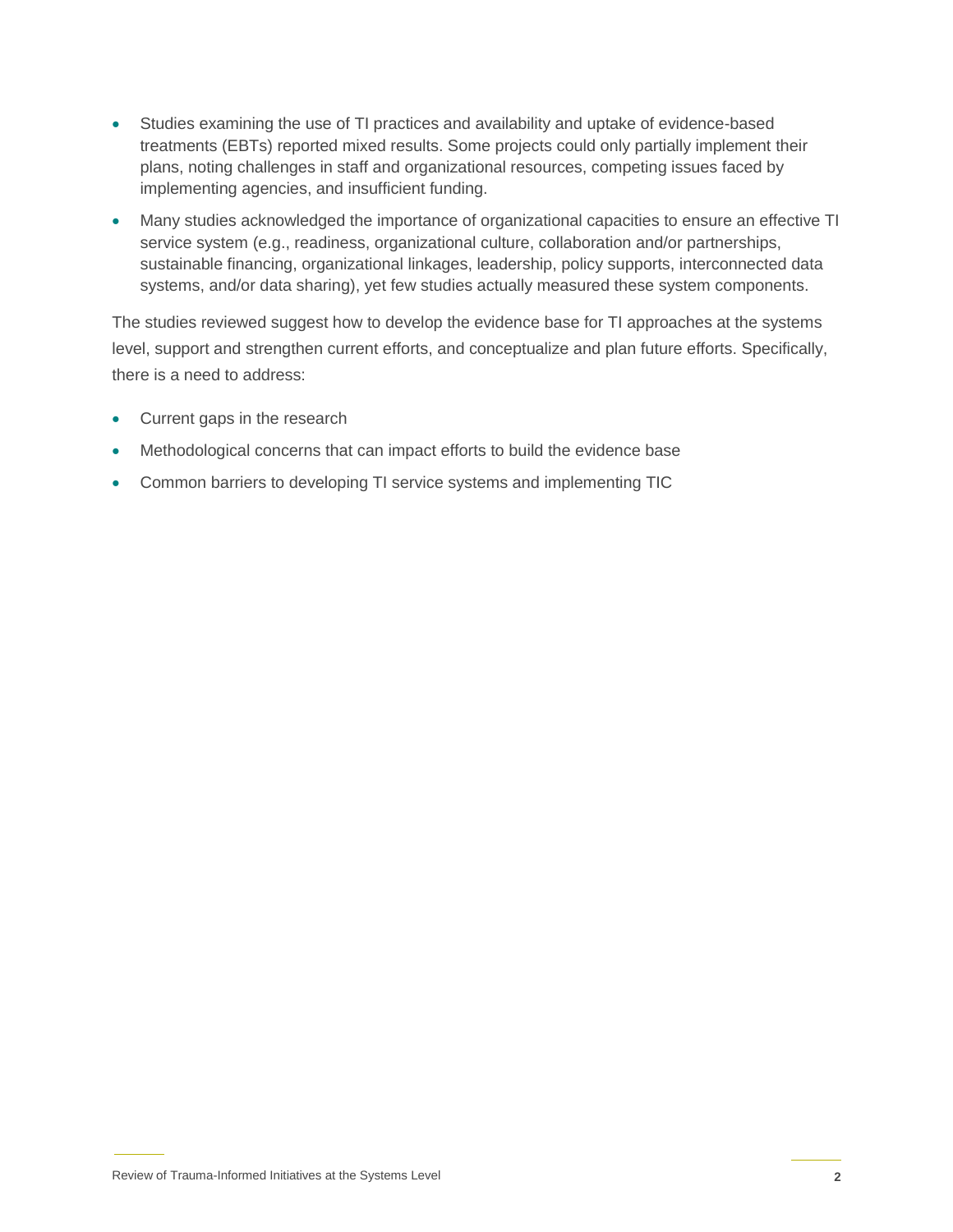# <span id="page-6-0"></span>Introduction

Trauma results from an event experienced as physically or emotionally harmful or life threatening and can have lasting adverse effects on functioning and well-being.<sup>1</sup>

Traumatic experiences may originate outside the family (e.g., community violence) or within the family (e.g., physical, sexual, or psychological abuse and neglect).<sup>2</sup> When experienced by children or adolescents, such events may be referred to as adverse childhood experiences (ACEs).

ACEs can initiate strong, long-lasting emotions and physical reactions and affect development across the lifespan. A large body of research consistently links ACEs to health outcomes. Individuals who have experienced ACEs tend to have more physical and mental health problems as adults than those who have not.<sup>3</sup> Data from the 2016 National Survey of Children's Health found that 46 percent of American children had at least one ACE,<sup>4</sup> including 23 percent with an ACE in early childhood.

## <span id="page-6-1"></span>Why Take a Systems-Level Approach?

Broadly defined, a TI approach reflects an understanding of how to recognize and respond to the impact of traumatic stress in ways that promote healing and avoid retraumatization.<sup>5</sup> This includes offering services responsive to people who have experienced trauma in an overall environment that maximizes the outcomes of such services and promotes healing and recovery.<sup>6</sup>

TI service systems infuse and sustain trauma awareness, knowledge, and skills into their organizational cultures, practices, and policies to create a climate of empathy and respect. SAMHSA, for example, recognizes that a comprehensive TI approach must be adopted at two levels:

- Clinical (i.e., direct service interventions for trauma)
- 2. System (i.e., climate and conditions in which direct services are provided)

The U.S. Department of Health and Human Services (HHS) and other federal agencies have invested in efforts to promote TI approaches—including efforts at the systems level. Many states and communities have also funded, designed, and implemented TI initiatives within and across childserving sectors, such as child welfare, education, early care and education, and juvenile justice.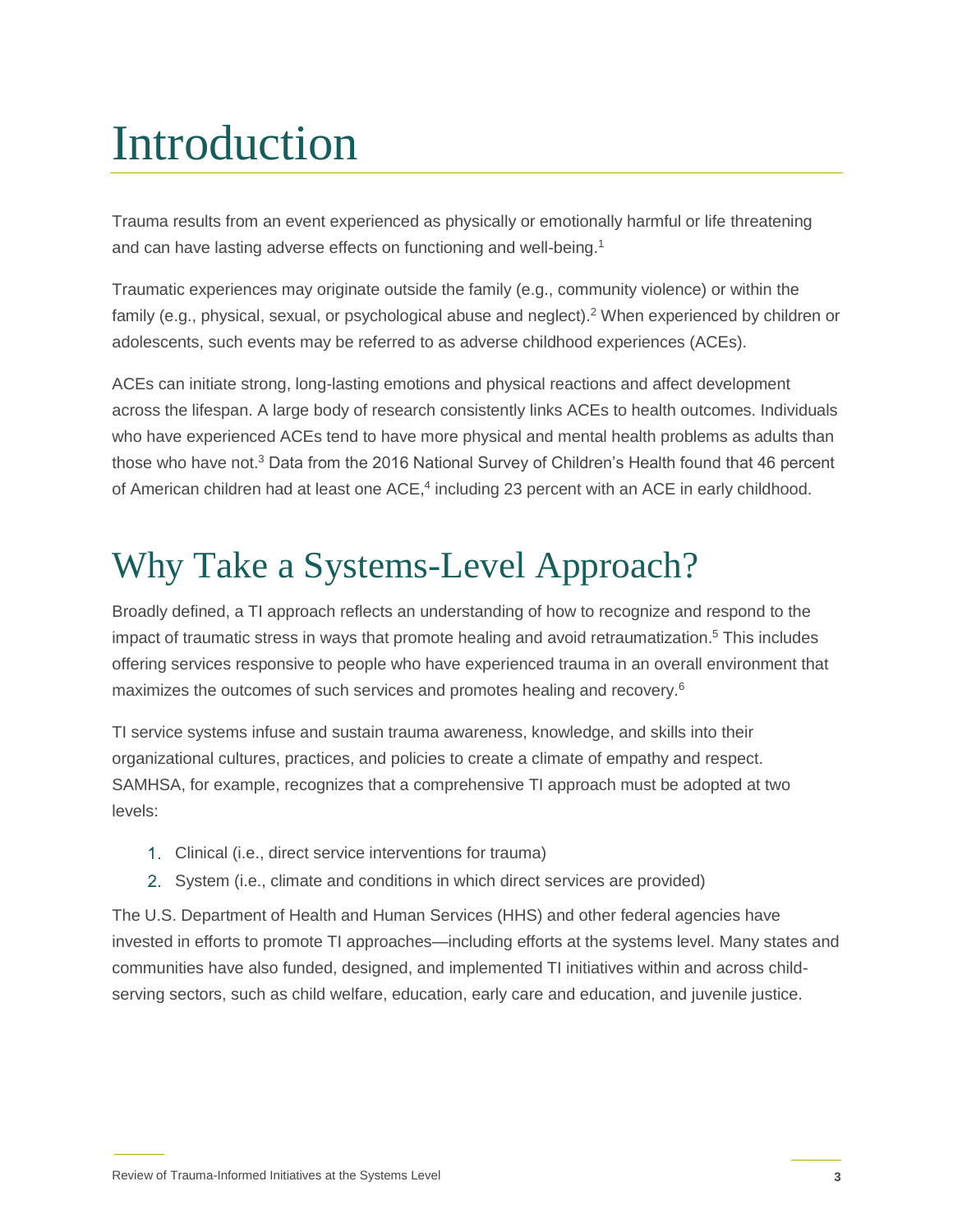## <span id="page-7-0"></span>What Type of Information Is Presented?

This research review examines current knowledge about TI initiatives at the systems level drawn from published, peer-reviewed studies. In this review, systems-level efforts address the climate and conditions in which direct services are provided through the development of capacities such as organizational climate and culture, staff knowledge and skills, engagement and partnership, organizational infrastructure, and resources (e.g., staffing, information).<sup>c</sup> Though the initiatives included in this review are ultimately intended to improve outcomes for children and/or families impacted by trauma, the review does not summarize or discuss any child- and family-level outcomes reported in the studies.

#### **Three research questions guided the review and the presentation of findings:**

- 1. How are child- and family-serving systems at the state or local level defining TI approaches?
- What are the central activities and program components of a systems-level TI approach?
- What outcomes are targeted by these approaches and what evidence of progress toward these outcomes has been demonstrated?

*Trauma-informed care (TIC)* refers to services that incorporate an understanding of trauma into all aspects of care and service provision but do not treat trauma symptoms. *Traumaspecific interventions* are clinical treatments shown to treat trauma symptoms and promote recovery.

A search of the research literature produced 1,973 studies (see appendix A for search terms used). To be included in this review, studies had to meet the following criteria:

- Be peer reviewed
- Describe an effort
	- o Specified as a TI initiative or program
	- o Implemented at a systems level (as defined above)
	- $\circ$  Intended to impact child and family outcomes, even if children and families were not the direct recipient of the strategies
- Include measurement and evaluation of implementation and/or systems-level outcomes

<sup>c</sup> For a discussion of organizational capacity, see Children's Bureau. (2018). *What is organizational capacity and what does it look like in child welfare?* Washington, DC: Author.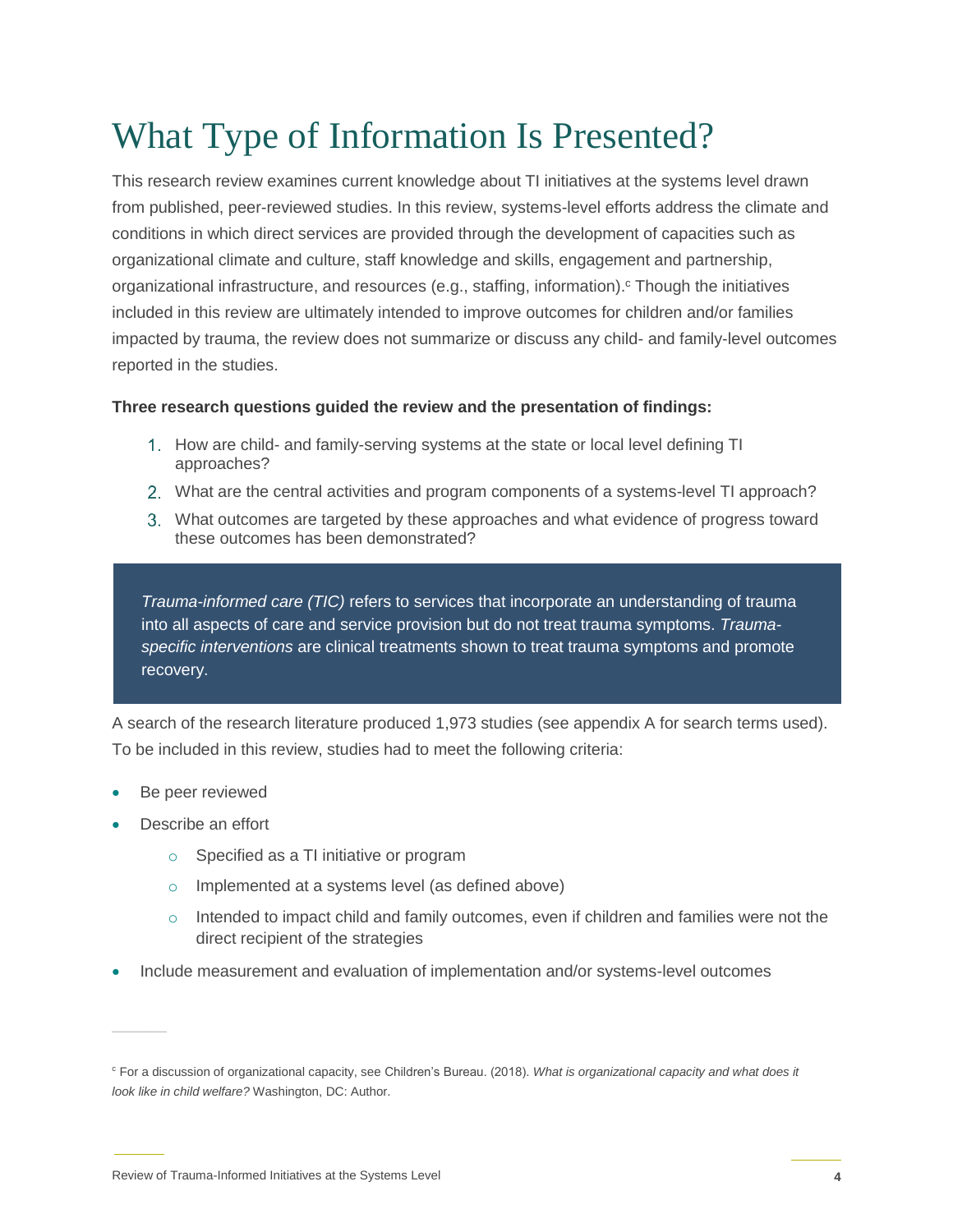Of the 1,973 studies identified through the search, 33 studies met these inclusion criteria and were included in the review. (See appendix A for further details on the search methodology and appendix B for a list of studies reviewed.)

Given the research questions' focus on TI initiatives at the systems level, articles were excluded if they only focused on child and family outcomes and did not include the study of contextual, systems-level changes. For example, a study would not meet the inclusion criteria if it assessed the impacts of a clinical trauma treatment on child outcomes but did not include evaluation of changes in agency/organizational factors. The final set of studies reflect TI efforts conducted in and across nine service sectors (see exhibit 1).

Findings from the review are organized by each of the three research questions in the following sections, followed by implications.

#### **Exhibit 1. Service Sectors Studied**

| <b>Sectors</b>            | <b>Number of studies</b> |                |
|---------------------------|--------------------------|----------------|
| Child welfare             |                          | 11             |
| Mental health             |                          | 7              |
| K-12 education            |                          | 4              |
| Juvenile justice          |                          | 3              |
| Early care and education  |                          | 2              |
| Intimate partner violence |                          | $\overline{2}$ |
| Medicine                  |                          | $\overline{2}$ |
| Home visiting             |                          | 1              |
| Substance abuse           |                          | 1              |
|                           |                          |                |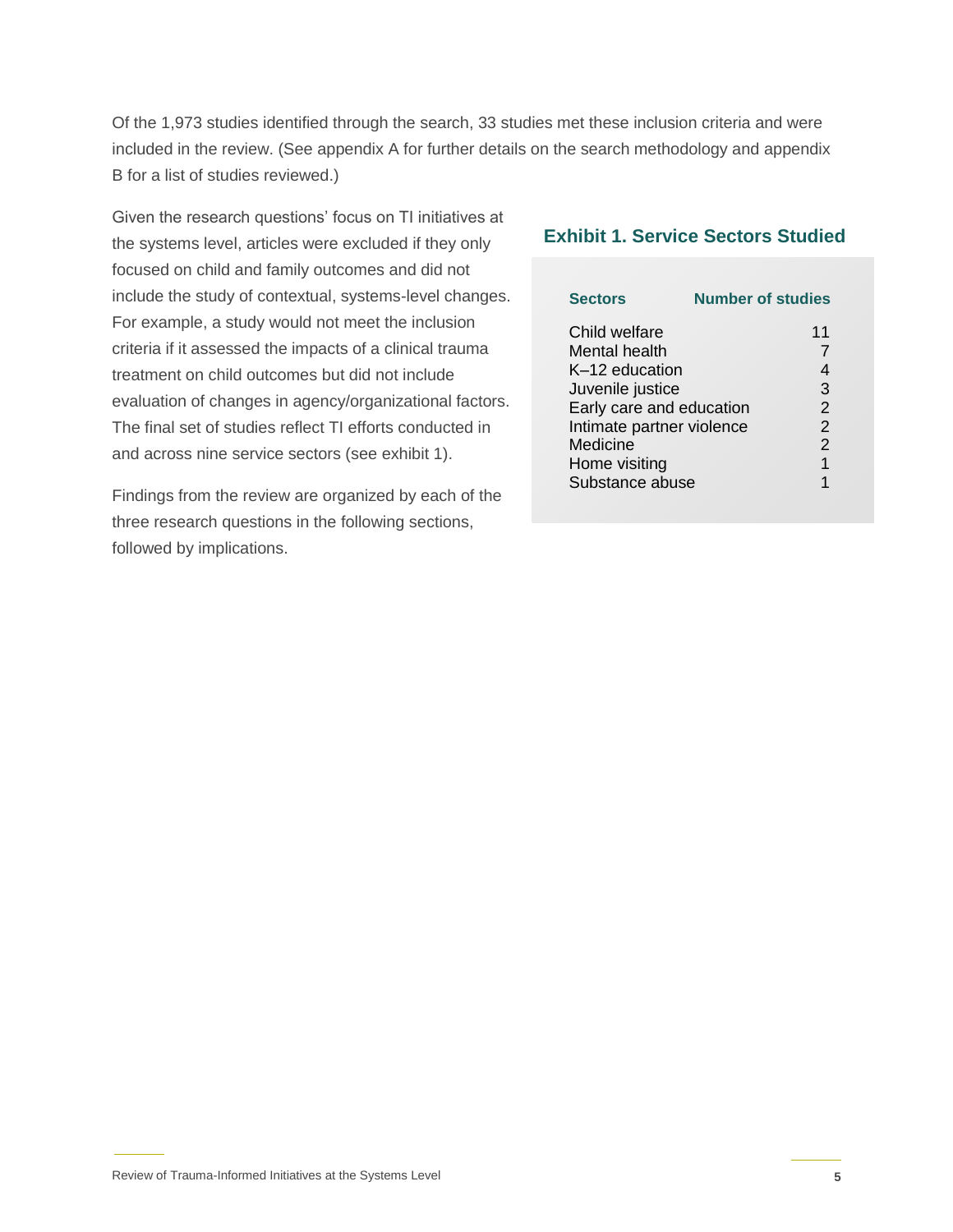# <span id="page-9-0"></span>Research Question 1. How Are Child- and Family-Serving Systems at the State or Local Level Defining Trauma-Informed Approaches?

There is no broad consensus on what defines a TI approach. While most studies used well-known frameworks developed by organizations such as SAMHSA or the National Child Traumatic Stress

Network (NCTSN), others provided their own definitions or descriptions.

**Of the 20 studies that defined TI or described related principles or components, 13 referenced elements of a well-known framework developed by SAMHSA** (see exhibit 2). Some studies used SAMHSA's framework on its own, while others combined it with other definitions, such as the one created by NCTSN.<sup>7</sup> NCTSN defines a TI service system according to specific activities rooted in a client-focused approach that builds "meaningful partnerships that create mutuality among children, families, caregivers, and professionals at an individual and organizational level." The approach also seeks to address "the intersections of trauma with culture, history, race, gender, location, and language, acknowledge the compounding impact of structural inequity, and [be] responsive to the unique needs of diverse communities." Exhibit 3 presents more information.

**Many studies similarly emphasized respect for child and family histories, needs, and goals.** For example, a study of a TI approach for home visitors and parent educators<sup>8</sup> stated that TI care is "based on a theoretical framework that emphasizes family self-determination, working from a strengths-based perspective, and the importance of engagement and rapport. . . Trauma

#### **Exhibit 2. Assumptions and Principles of a Trauma-Informed Approach (SAMHSA Framework)**

#### **Assumptions**

A TI program, organization, or system:

- **Realizes** the widespread impact of **the mattes in the mattem wides** in the matter of the trauma and understands potential paths for recovery
- **Recognizes** the signs and **Example 3. Assumptions of trauma in clients,** families, staff, and others involved<br>*with the everyon*  $\frac{1}{2}$  with the system
	- **Responds** by fully integrating knowledge about trauma into policies, procedures, and practices
- **Exhibit 2. Assumptions 2. Assumptions and Principles 3. Assumptions and Principles 3. Assumptions and Principles 3. Assumptions and Principal Assumption 2. Assumptions and Principles and Principles 3. Assumptions and Prin** *retraumatization*

#### **Key Principles**

- 1. Safety
- **Exhibit 2. Trustworthiness and transparency**
- **bigger Support CR** Trauma-Informed Approximate a Transformed Approximate a Transformed Approximate a Transformed Approximate a Transformed Approximate a Transformed Approximate a Transformed Approximate a Transformed Ap
- <sup>1</sup><br>4. Collaboration and mutuality
	- Empowerment, voice, and choice
- 6. Cultural, historical, and gender issues **Exhibit 2. Assumption** and Principles **and Principles**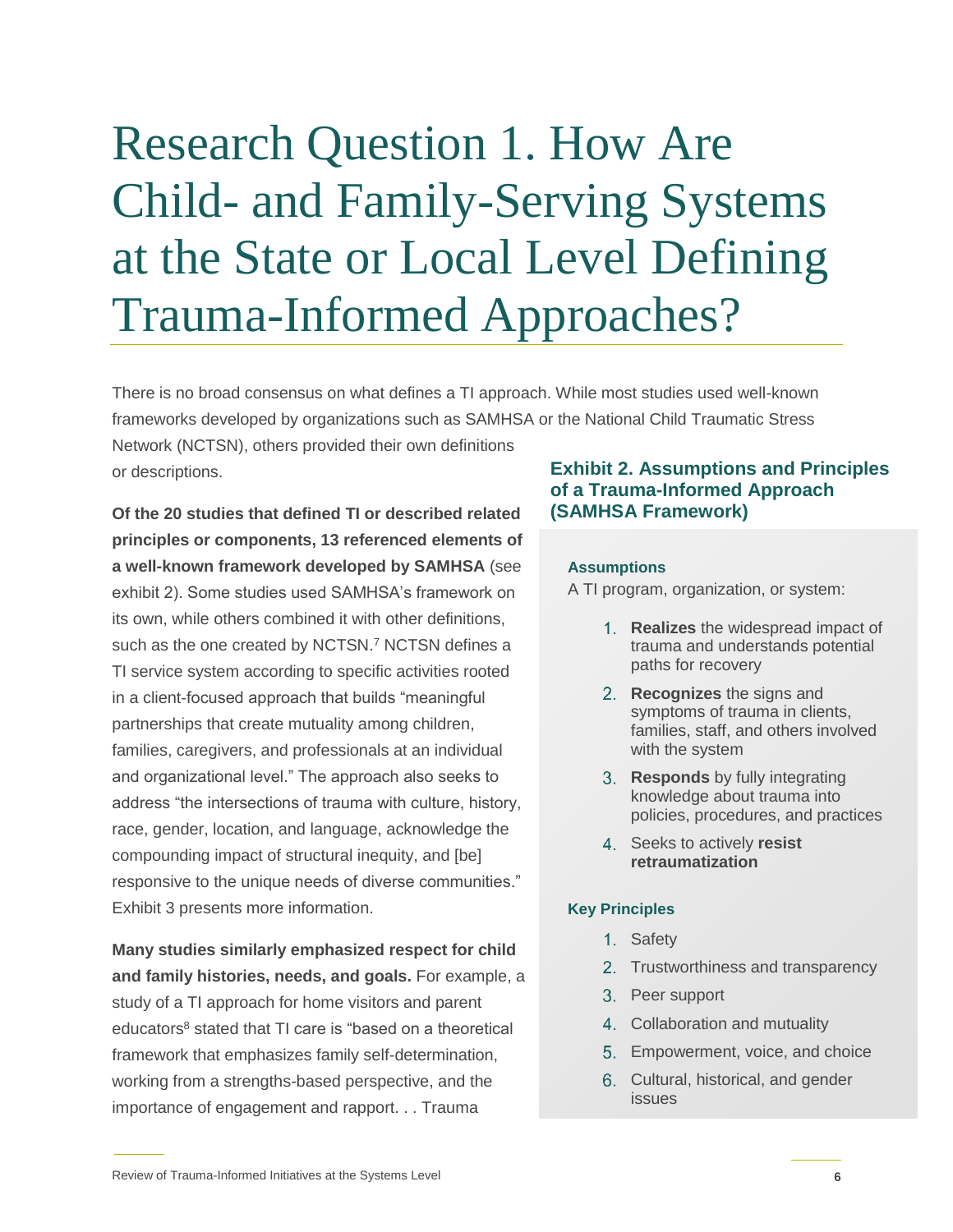informed care is about shifting the conversation from 'what's wrong with you?' to 'what happened to you?'" (p. 229).

### **Exhibit 3. Key Activities of a Trauma-Informed Approach (NCTSN Definition)**

- 1. Routinely screens for trauma exposure and related symptoms
- 2. Uses evidence-based, culturally responsive assessment and treatment for traumatic stress and associated mental health symptoms
	- Makes resources available to children, families, and providers on trauma exposure, its impact, and treatment
- 4. Engages in efforts to strengthen the resilience and protective factors of children and families affected by and vulnerable to trauma
	- Addresses parent and caregiver trauma and its impact on the family system
- **EXECTS** 6. Emphasizes continuity of care and collaboration across child service systems
	- Maintains an environment of care for staff that addresses, minimizes, and treats secondary traumatic stress and increases staff wellness

**Studies also emphasized the need for staff at all levels to understand trauma.** Study authors described a "system-wide and coordinated approach"<sup>9</sup> that involves "the entire organization serving the child"<sup>10</sup> and "fully integrat(es) knowledge about trauma into policies, procedures, and practices." 11

Among the TI definitions reviewed, there was no explicit reference to staff's own trauma histories or secondary traumatic stress,<sup>d</sup> despite acknowledgment by both SAMHSA and **NCTSN of their importance.** However, some efforts did seek to provide staff with information on secondary trauma and self-care.<sup>12,13,14,15</sup> For instance, the University of California, San Francisco's Healthy Environments and Response to Trauma in Schools Program promoted staff wellness through onsite mental health consultation that focused on understanding and addressing burnout and secondary trauma in school staff via self-care and organizational strategies.<sup>16</sup>  $\sigma$ traumatic stress, aespite acknowledgmental mental health symptoms in  $\sigma$ on importances riemeter, come energy available to provide etail mai information en  $a$ uma and self-care.  $\mathbb{R}^{12,13,14}$ 

<sup>&</sup>lt;sup>d</sup> Secondary traumatic stress refers to physiological symptoms that resemble posttraumatic stress reactions, typically experienced by social workers, police officers, emergency workers, therapists, and others who work directly with traumaaffected individuals. For more information, see Bell, H., Kulkarni, S., & Dalton, L. (2003). Organizational prevention of vicarious trauma. *Families in Society: The Journal of Contemporary Social Services, 84*(4), 463–470.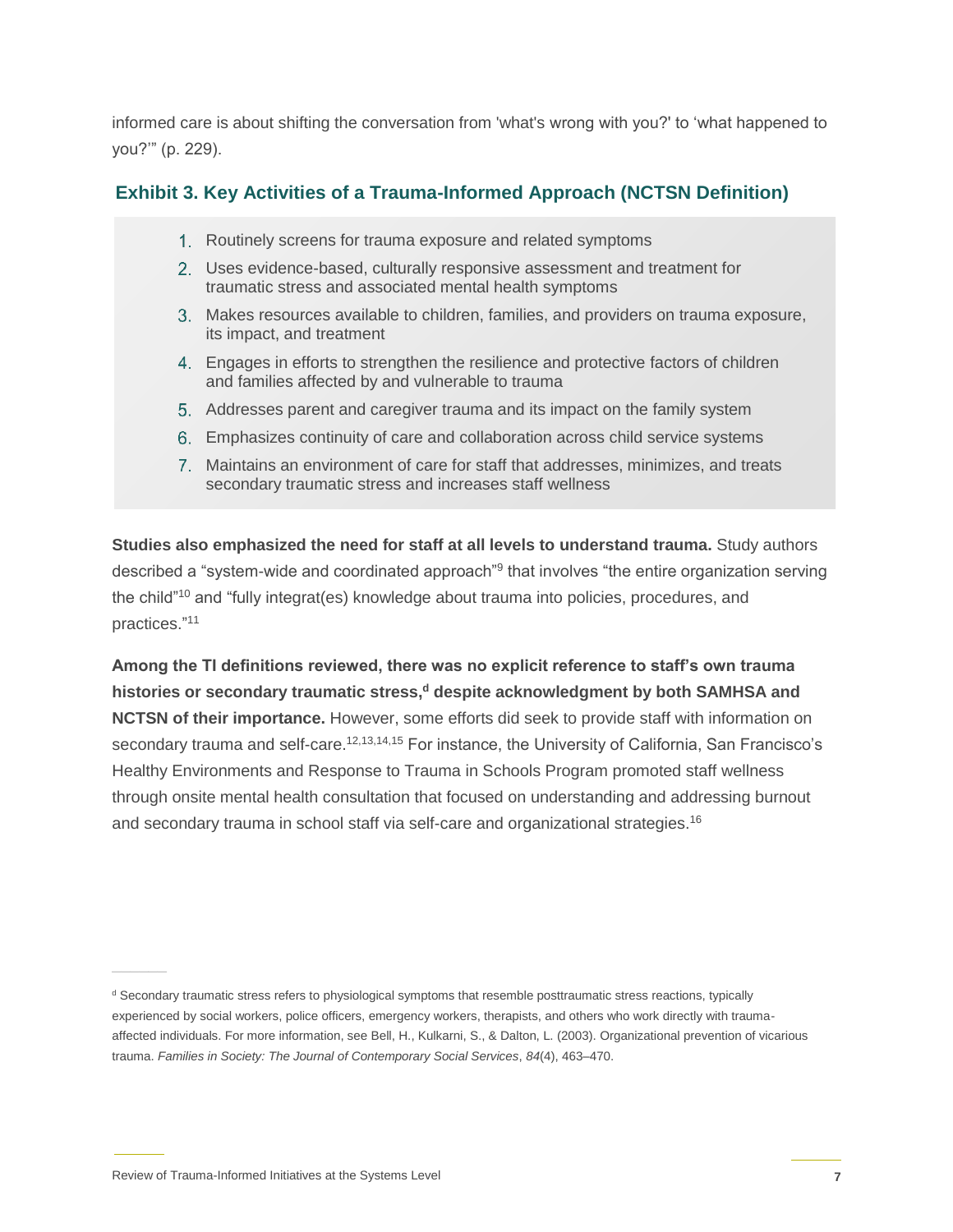# <span id="page-11-0"></span>Research Question 2. What Are the Central Activities and Program Components of a Systems-Level Trauma-Informed Approach?

Although service sectors take different approaches to delivering TIC, some common program activities were implemented. Most program activities fall into three categories: training, trauma screening, and service improvements.

## <span id="page-11-1"></span>**Training**

**Training was the most common type of program activity.**<sup>e</sup> Training in TIC is intended to bring about changes in the knowledge, attitudes, and/or practices of clinicians, providers, staff, service delivery partners, and others who work with trauma-affected clients. Efforts to develop TI systems may also include training for parents, caregivers, and those who work in other partner systems, such as law enforcement and the courts. Exhibit 4 lists sample training topics.<sup>f</sup>

### **Exhibit 4. Sample Topics for Trauma-Focused Trainings**

- Prevalence, causes, and consequences of trauma
- **Exhibit 4. Sample Trauma-Focused Transform a TI perspective** 
	- How to reduce the potential for retraumatization when delivering services
	- How to feel comfortable working with trauma-exposed clients
- **EXED** How to correctly use screening and assessment instruments and refer clients to needed **Service SystemsExhibit 4. Sample Topics for Trauma-**mental and behavioral health services **Focused Trainings**
	- How to deliver evidence-based trauma therapies with fidelity

**Exhibit 4. Sample Topics for Trauma-Focused Trainings**

**Exhibit 4. Sample Topics for Trauma-Focused Trainings**

How to correctly use screening and assessment instruments and  $\alpha$ 

e Secondary traumatic stress refers to physiological symptoms that resemble posttraumatic stress reactions, typically experienced by social workers, police officers, emergency workers, therapists, and others who work directly with traumaaffected individuals. For more information, see Bell, H., Kulkarni, S., & Dalton, L. (2003). Organizational prevention of vicarious **Exhibit A. Sample Topics for Transformation**, *Exhibit 4. Sample Trauma, E., 2. Sample Trauma. Families in Society: The Journal of Contemporary Social Services, 84(4), 463–470.* 

<sup>&</sup>lt;sup>f</sup> In this review, mental health services refers to services to support psychological well-being, and behavioral health services treat both physiological and physical well-being (e.g., drug use treatment).  $\mathcal{F}(\mathcal{F})$  for feel components with transmission  $\mathcal{F}(\mathcal{F})$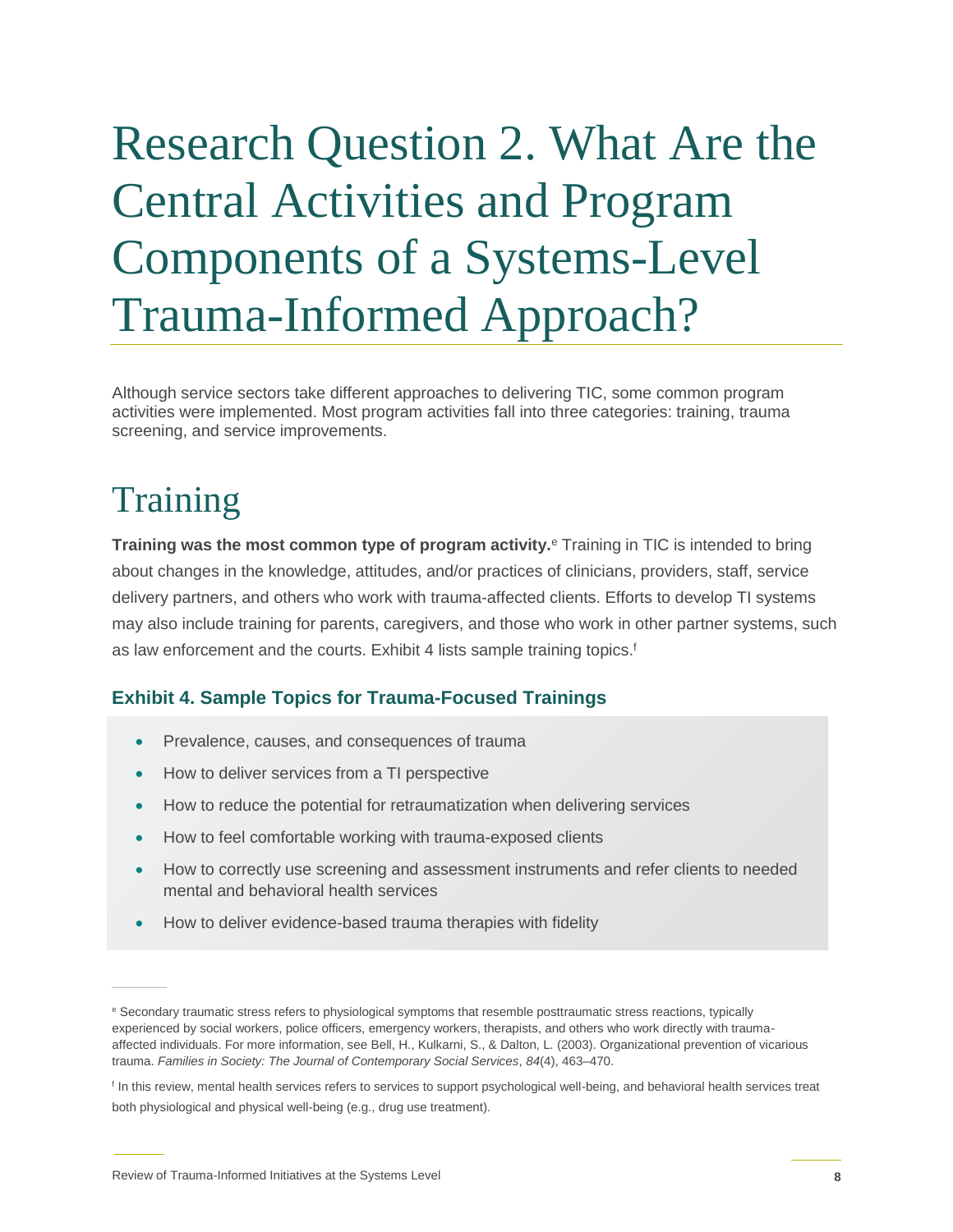Some training activities took hours or days, such as a 1-hour training for healthcare professionals<sup>17</sup> and a 5-day training at a juvenile justice facility on implementing the TI Sanctuary Model.<sup>18</sup> Other training efforts were intensive and lengthy, such as the 9-month, city-wide training and learning collaborative model used to implement TIC in Baltimore's health department.19,20,21

In keeping with SAMHSA's framework, **several studies referred to trainings provided across all levels of an organization.** For example:

- As part of a system-wide effort to implement TIC in a child welfare agency in Kansas, all staff and foster parents received training on how trauma affects children's development and how to respond effectively.<sup>22</sup>
- An early education-mental health partnership known as Head Start Trauma Smart offered training in the Attachment, Self Regulation, and Competency (ARC) model<sup>g</sup> to therapists, Head Start staff in all positions (e.g., administrators, receptionists, bus drivers, teachers), parents, grandparents, close neighbors, and informal day care providers.<sup>23</sup>

## <span id="page-12-0"></span>Trauma Screening

**The second most common program activity was screening children and families for trauma exposure and/or traumatic stress symptoms.<sup>h</sup>** Although there are many standardized trauma screening instruments,<sup>24</sup> service providers may develop their own screenings if they need a shorter instrument that takes less time to administer, requires less extensive training, or costs less. Service providers may also conduct a clinical assessment of trauma experiences and their impacts on health and behavior. Such activities help programs refer children and families to appropriate treatment and services.

**Of the studies that reported screening, most centered on training staff and providers to use screening instruments and/or efforts to determine best practices for implementation.** For example:

<sup>&</sup>lt;sup>g</sup> ARC is a trauma-focused intervention framework developed by the Trauma Center at the Justice Resource Institute (www.traumacenter.org).

h Screening was reported in 11 of the 33 studies.

<sup>i</sup> Newly developed trauma screening instruments may be of variable quality, and many widely used screens do not have established psychometric properties (e.g., validity and reliability). For a discussion of this issue in the child welfare service sector, see Conradi, L., Wherry, J., & Kisiel, C. (2011). Linking child welfare and mental health using trauma-informed screening and assessment practices. *Child Welfare, 90*(6), 129-147*.*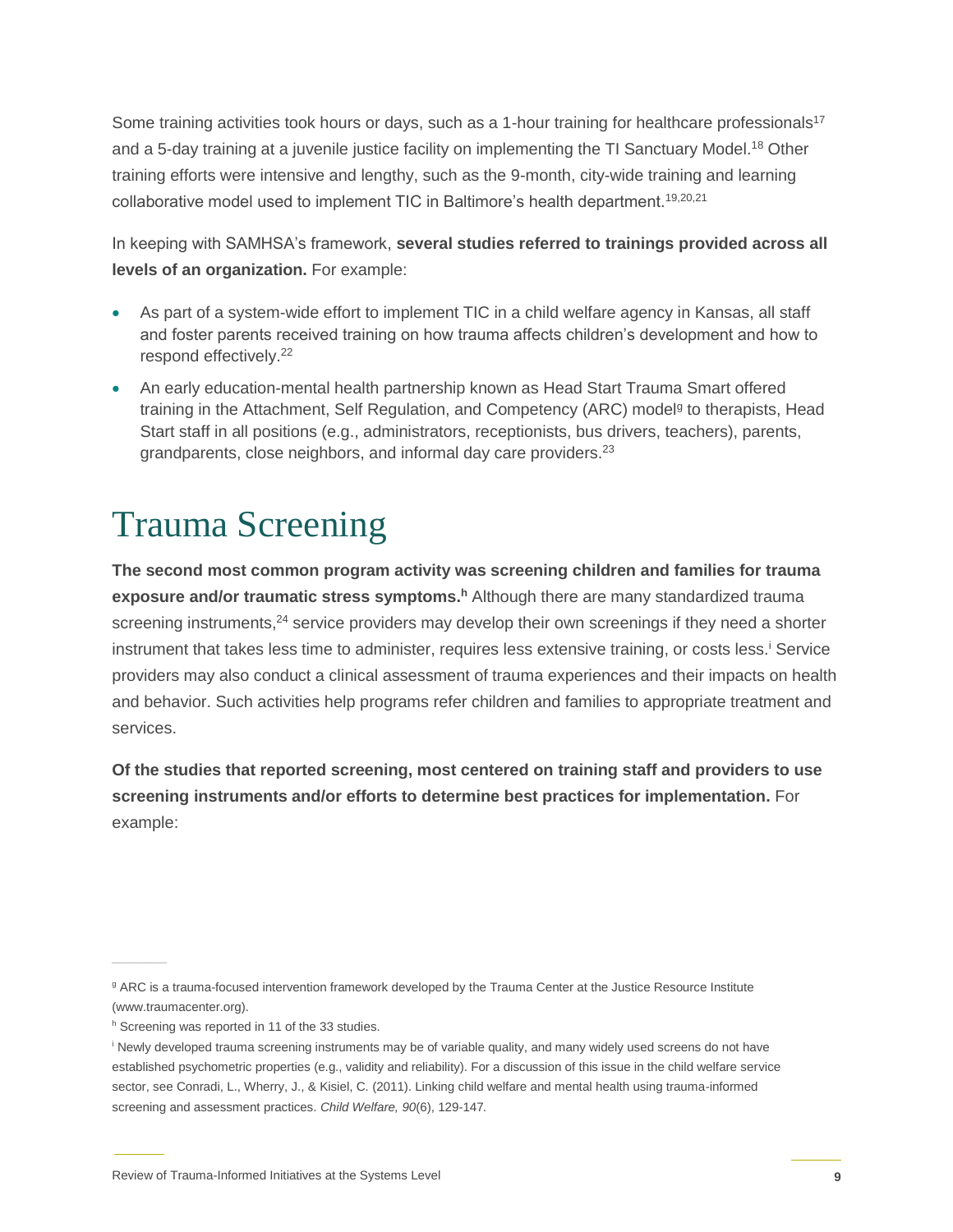- Clinicians in Philadelphia attended 2-day trainings on trauma screening and assessment and received ongoing consultation for 8 months to help build a TI public behavioral health system for the city's children and adolescents.<sup>25</sup>
- Also in Philadelphia, teachers attended a 90-minute training on a universal screening instrument to identify at-risk youth in a district-wide effort to integrate mental health services and TI practice into schools.<sup>26</sup>
- Child welfare caseworkers in Colorado attended a 9-hour training and received 16 weeks of consultation on administering, scoring, and interpreting screening instruments to assess posttraumatic stress among children in foster care.<sup>27</sup>
- Clinics focused on women's health in Baltimore tested a new TI approach to screening for intimate partner violence; clinic staff used a palm-sized safety information card to help recognize signs of abuse.<sup>28</sup>

**Several studies referred to the development and testing of new screening instruments.** For example:

- Connecticut developed and piloted a brief trauma screening measure<sup>29</sup> as part of an effort to create a TI child welfare system.
- A North Carolina effort to integrate TIC into the child welfare system created and tested the use of a new trauma screening tool that combined features from several existing screening tools; child welfare and project leaders developed different versions for younger and older children.<sup>30</sup>
- Researchers from Cincinnati Children's Hospital Medical Center–Trauma Treatment Training Center developed a new screening tool as part of the Head Start Trauma Smart study. The tool, which was developed for use with the child's parent or caregiver, includes questions about specific traumatic events, including accidents, loss, abuse and other types of violence. $31$

## <span id="page-13-0"></span>Service Improvements

**A third common program activity was improving mental and behavioral health services.**<sup>j</sup> Service systems often aim to improve outcomes for trauma-affected children and families by increasing the availability and quality of services and removing barriers to access. Among the studies reviewed, efforts to improve services focused on coordinating care and disseminating EBTs or practice-informed<sup>k</sup> services.

**One-third of studies reported efforts to introduce or disseminate EBTs, such as Trauma-Focused Cognitive Behavioral Therapy (TF-CBT) or Trauma Systems Therapy.** For example:

<sup>&</sup>lt;sup>j</sup> Expanding the availability of mental and behavioral health services was a focus of 11 of the studies.

k Practice informed refers to services that are not manualized or do not yet have an evidence base.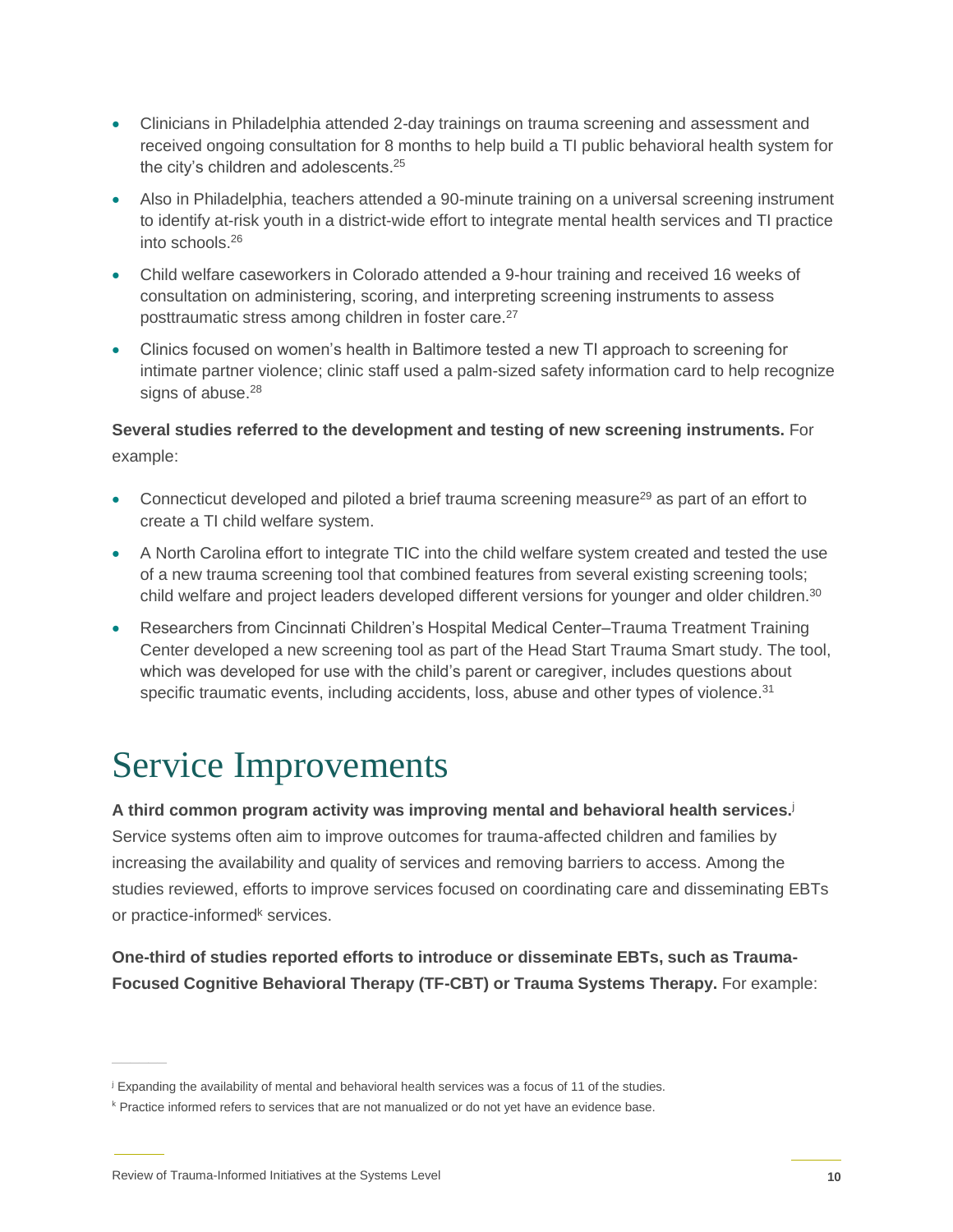- To boost the number of children who receive evidence-based trauma treatments, Philadelphia provided training, consultation, and technical assistance on the implementation of TF-CBT to behavioral health and other health staff.<sup>32</sup>
- Connecticut's child welfare system created two learning collaborative<sup>l</sup> cohorts to disseminate TF-CBT to behavioral health clinics.<sup>33</sup>
- A private child welfare agency in Kansas integrated Trauma Systems Therapy across its continuum of care, including case management, child-placing agency services, foster care, hospital and residential treatment services, and community-based therapy services.<sup>34,35</sup>

### **Efforts also included the introduction or expansion of practice-informed services.** For example:

- An agency in the southwestern United States provided TI supportive housing stabilization services<sup>m</sup> to survivors of intimate partner violence.<sup>36</sup>
- A Hawaii-based program included TI structured group activities and community supports provided by peer paraprofessionals for at-risk girls.<sup>37</sup>
- A public charter school for court-involved youth introduced cool-down/recovery rooms as an alternative to traditional school discipline approaches.<sup>38</sup>

### **Eight studies reported efforts to improve care coordination for trauma-affected individuals served by multiple systems (e.g., behavioral health and child welfare).** For example:

- In New Haven, Connecticut, an effort to address trauma and ACEs in public schools included care coordination to promote TI engagement with families while connecting them with needed resources.<sup>39</sup>
- In San Francisco, a TI school-based program included coordinated care team meetings to provide integrated responses<sup>n</sup> to at-risk students.<sup>40</sup>
- Philadelphia sought to improve coordination across providers by creating linkages among behavioral health agencies, pediatric hospitals, child advocacy centers, the child welfare and juvenile justice systems, and other child-serving sectors.<sup>41</sup>

<sup>&</sup>lt;sup>1</sup> A learning collaborative is an approach that brings together teams to work over a period of months on improvement in a focused topic area. For more information, see Ebert, L., Amaya-Jackson, L., Markiewicz, J. M., Kisiel, C., & Fairbank, J. A. (2012). Use of the breakthrough series collaborative to support broad and sustained use of evidence-based trauma treatment for children in community practice settings. *Administration and Policy in Mental Health and Mental Health Services Research, 39*(3), 187-199.

<sup>m</sup> Housing stabilization services typically include housing information, referrals, case management, and other services to renters and homeowners facing housing crises.

<sup>n</sup> For example, clinicians were embedded in the school's Coordinated Care Team to provide a TI perspective during the development of behavioral support plans and disciplinary policies.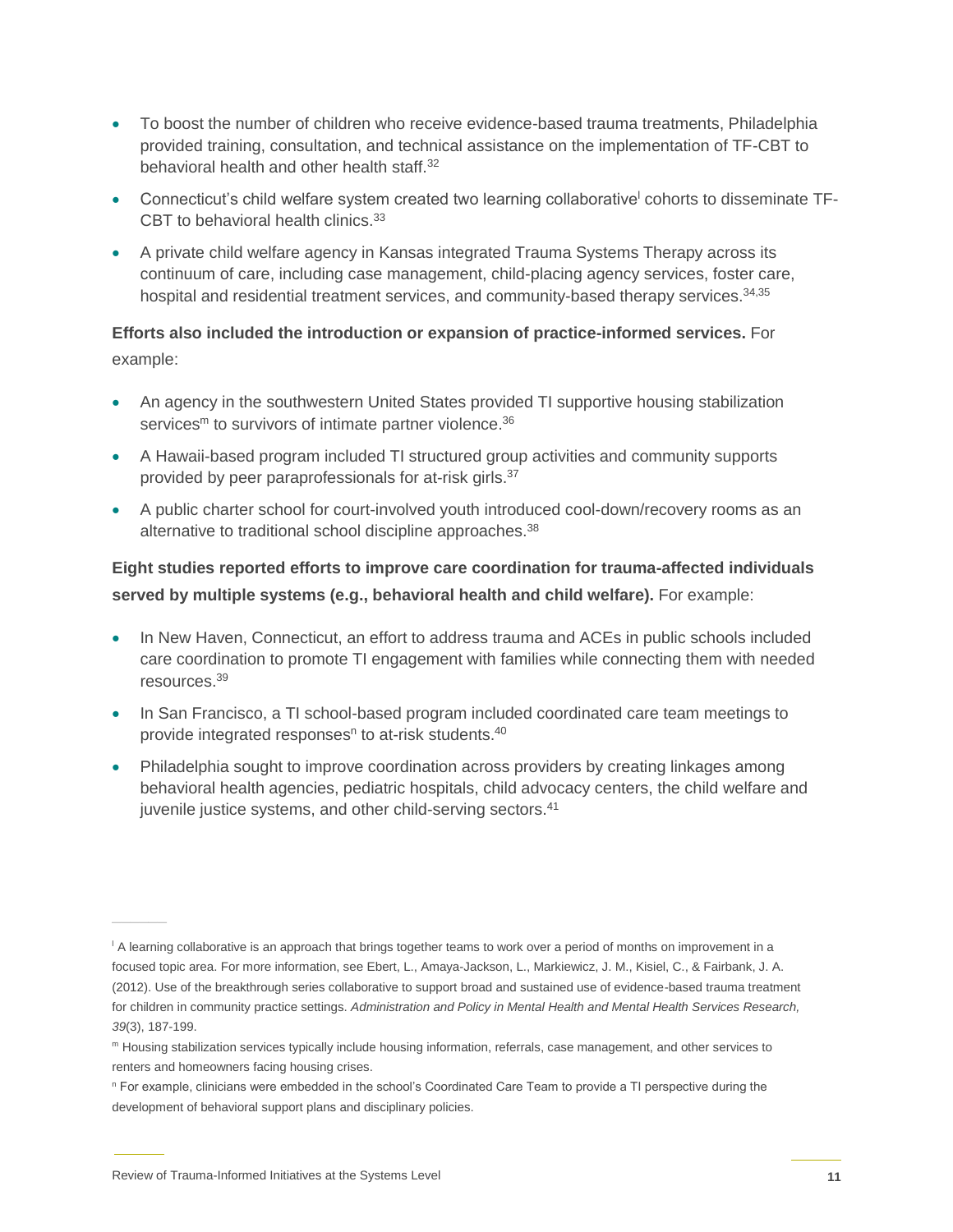# <span id="page-15-0"></span>Research Question 3. What Outcomes Are Targeted by These Approaches and What Evidence of Progress Toward These Outcomes Has Been Demonstrated?

## <span id="page-15-1"></span>What Outcomes Are Targeted?

The studies reviewed primarily examined three categories of outcomes: staff and caregiver attitudes, staff skills and behaviors, and implementation outcomes. Few studies measured elements of system change despite talking about its importance. Although some of the included studies also reported child and family outcomes (e.g., behavioral health outcomes), those outcomes are beyond the scope of this review and not discussed here.

### **Staff and Caregiver Attitudes**

**Twenty-four studies captured changes in staff and/or caregiver knowledge and attitudes, typically by self-report surveys; many of these studies assessed similar constructs.** 

**Knowledge was the most common construct assessed, with 14 studies measuring increases in staff knowledge of TI principles and practices.** In a study of Tennessee's child welfare system, researchers measured whether staff trained in TIC improved their trauma-specific knowledge through pre- and posttests designed by faculty trainers (Kuhn et al., 2018).<sup>42</sup>

**The second most common construct was satisfaction with TIC trainings and approaches.** This concept was typically measured by a satisfaction survey administered post training.43,44

**A third construct of interest was change in staff perceptions of the feasibility and acceptability of implementing a TI approach.** For instance, Arkansas staff working in mother-child residential treatment programs completed surveys about the feasibility and acceptability of training and curriculum materials presented to them in trainings.<sup>45</sup> Feasibility was measured by a question on participants' intention to implement the program. Acceptability was assessed by questions about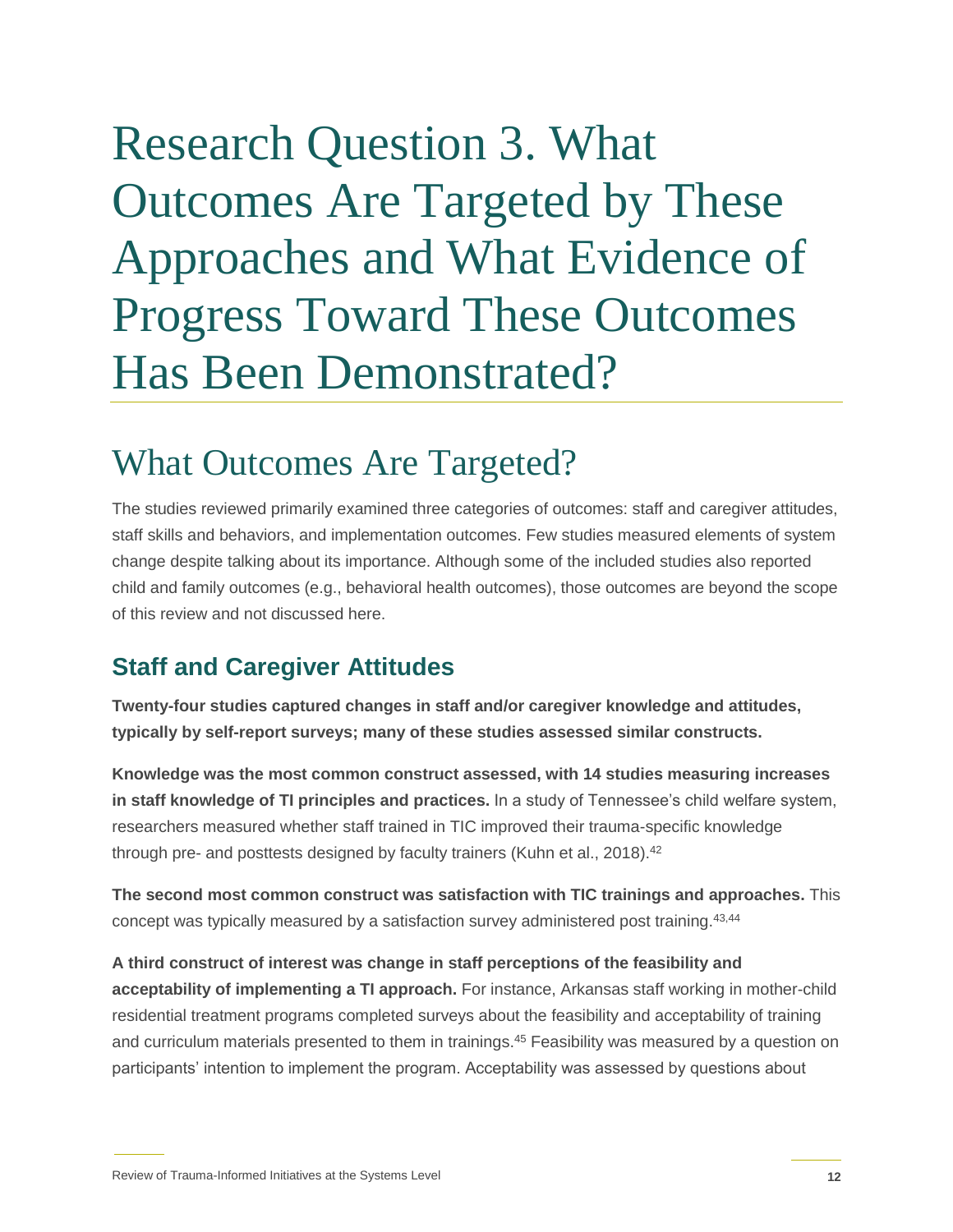participants' understanding of the program's goals, knowledge of how to use materials, and perceptions of the quality of the materials.

**Several studies measured change in staff and caregiver perceptions of their capacity and confidence to deliver TIC.** A study in rural Appalachian schools used the Teacher Opinion Scale, a measure of teacher confidence and hopefulness in reducing challenging child behaviors,<sup>46</sup> before and after the schools implemented a TI approach.

### **Staff Skills and Behaviors**

**Six studies measured changes in staff skills and behaviors.** For example:

- A New Hampshire study of TIC in the child welfare system measured post-training improvements in staff TIC practices, such as trauma screening, case planning, referrals for trauma-focused treatment, progress monitoring, and collaboration with mental health providers.<sup>47</sup> The evaluators created a survey for staff based on a review of TIC-related literature and existing scales and input from content experts.
- As part of an intervention to integrate TI school mental health services, the School District of Philadelphia examined changes in teachers' classroom management skills using observational measures and data on student referrals for challenging behavior.<sup>48</sup>

### **Implementation Outcomes**

**Thirteen studies measured implementation outcomes using several different indicators of program functioning.** 

**The most common outcomes measured were rates of trauma screening and assessment and rates of mental health diagnoses of trauma-affected youth.** One study looking at the introduction of TIC across five state and tribal child welfare systems measured proportions of children screened for trauma and examined strategies for increasing screening rates.<sup>49</sup> The study of TIC in Philadelphia's behavioral health system measured rates of posttraumatic stress disorder diagnoses in community behavioral health agencies across 3 years.<sup>50</sup>

**Another common outcome was the increased availability of EBTs in the community or service system.** Studies of TIC in Philadelphia's public behavioral health system<sup>51</sup> and Connecticut's child welfare system<sup>52</sup> measured increases in the number of TF-CBT providers and the number of children and youth receiving the therapy over 4 and 3 years, respectively.

**Some studies measured the quality and fidelity of implementation.** The study of the TIC effort in Philadelphia schools measured two aspects of fidelity: (1) trainers' fidelity to the training curriculum as teachers were being trained in a classroom management practice model and (2) teachers' subsequent fidelity to the program model in which they had been trained.<sup>53</sup>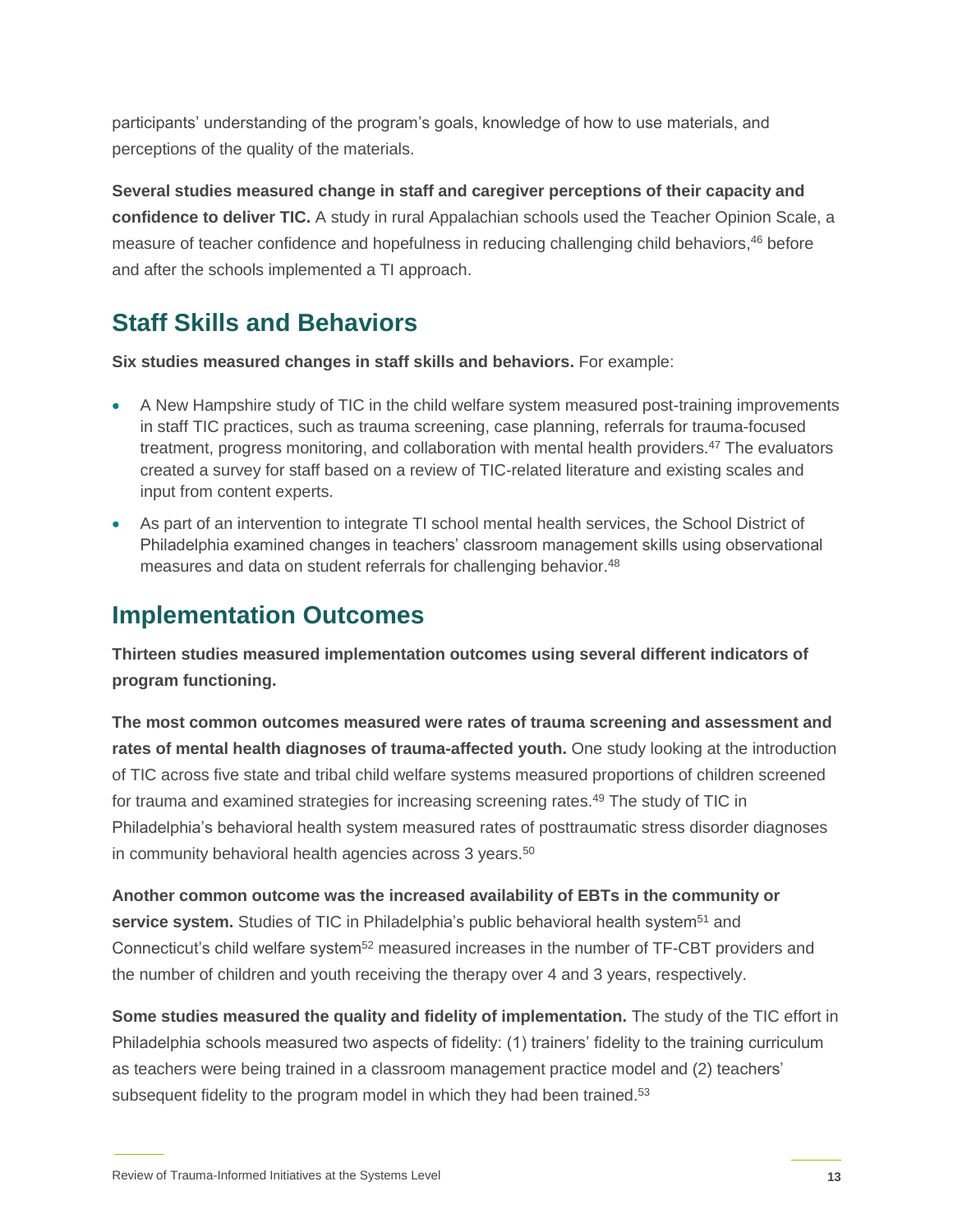#### **Many studies discussed the importance of systems change, yet only four included related**

**measures.** It is increasingly understood that TI approaches should involve systems and organizational changes to develop key capacities, such as those shown in exhibit 5; however, only a few studies measured these elements. For example:

- Studies of TI initiatives in the Connecticut<sup>54</sup> and Massachusetts<sup>55</sup> child welfare systems measured organizational readiness to implement a TI approach using the Trauma Systems Readiness Tool. That tool measures both individual- and agency-level capacity.
- The study of TIC in Baltimore included preand-post measurement of organizational culture to examine the effects of TIC training on organizational culture and professional quality of life. These constructs were measured through a survey that covered safety climate and morale, work environment factors (e.g., managerial support), and team factors (e.g., teamwork climate and collaboration).<sup>56</sup>
- In the study of TIC in New Hampshire's child welfare system, researchers developed a survey to measure both collaboration between child welfare staff and partnering community-based mental health providers and system-level performance following a multifaceted, statewide TIC intervention.<sup>57</sup>

#### **Exhibit 5. Capacities That May Support Trauma-Informed Service Systems**

- Readiness and organizational culture
- Collaboration and/or partnerships
- Sustainable financing
- Organizational and communication linkages
- Leadership
- Policy supports
- Interoperable data systems and/or data sharing

### <span id="page-17-0"></span>What Evidence of Progress Toward These Outcomes Has Been Demonstrated?

A detailed description of all the outcomes reported in the 33 studies is beyond the scope of this research review; rather, the review focused on outcomes in four key areas: training and education results, use of TI practices, availability and update of EBTs, and systems change.

### **Training and Education Results**

**Most studies found that training resulted in improvements to staff and/or caregiver knowledge and attitudes.** For example: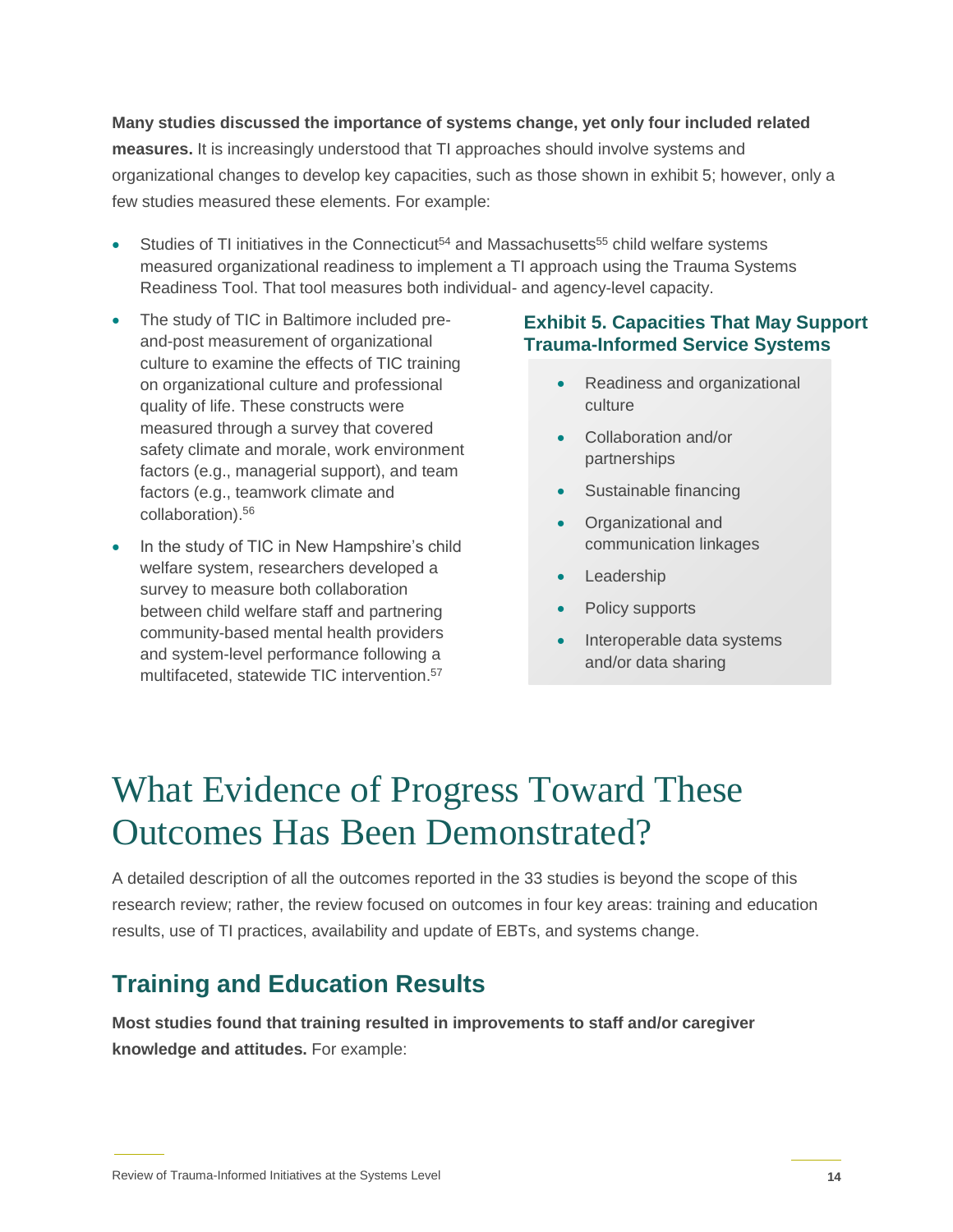- Studies that measured satisfaction with training reported high levels of participant satisfaction with and acceptance of the training content and materials.<sup>58,59,60</sup>
- Among the many studies that measured improvements in participants' attitudes toward and understanding of TIC, most reported positive outcomes.61,62,63,64,65,66,67,68,69
- However, the study of TIC in Philadelphia's behavioral health system reported no improvement in staff knowledge and attitudes after training.<sup>70</sup>

#### **There is some evidence that training-related knowledge may last.** For example:

- Post-training gains in staff knowledge were still evident in a 3-month follow-up study of a TI training in Arkansas' child welfare system.<sup>71</sup>
- In a study of TIC in Florida-based child advocacy centers, staff knowledge of TIC remained elevated 12 months after training.<sup>72</sup>
- Evaluators in the Colorado study found a positive association between the dosage of training and consultation for caseworkers and their subsequent ability to correctly classify mental health issues and match children with these issues to EBTs.<sup>73</sup>

### **Some evidence suggests that training may not improve staff openness to using TI approaches**<sup>74</sup> **and in some cases, may decrease their use.**<sup>75</sup> For example:

- Training may increase frontline workers' concerns about asking children and families about sensitive topics (e.g., trauma and substance abuse).<sup>76,77,78</sup>
- Training may also highlight system-level barriers to implementing TIC, such as competing professional demands and lack of tangible resources. 79,80

**Training coupled with ongoing support, supervision, and consultation may mitigate concerns associated with training alone and facilitate lasting practice changes.** To promote continued consistency and compliance with TI practice standards, some agencies engaged in consultation and coaching through learning collaboratives;81,82 monthly or weekly interactions with training curriculum developers<sup>83</sup> or Ph.D.-level psychologists;<sup>84</sup> or monthly consultations with other direct service staff trained as trauma specialists.<sup>85</sup>

### **Use of Trauma-Informed Practices**

**Studies that measured changes in the use of screening, assessment, and other TI practices over time demonstrated mixed results.** For example:

- In the study of TIC in a Kansas-based private child welfare agency, evaluators found that more child-serving staff implemented Trauma Systems Therapy with greater fidelity over time.<sup>86</sup>
- The use of TI practices in identifying, assessing, and referring children to trauma-specific treatments increased over time in studies of San Francisco's school district<sup>87</sup> and the state of South Carolina.<sup>88</sup>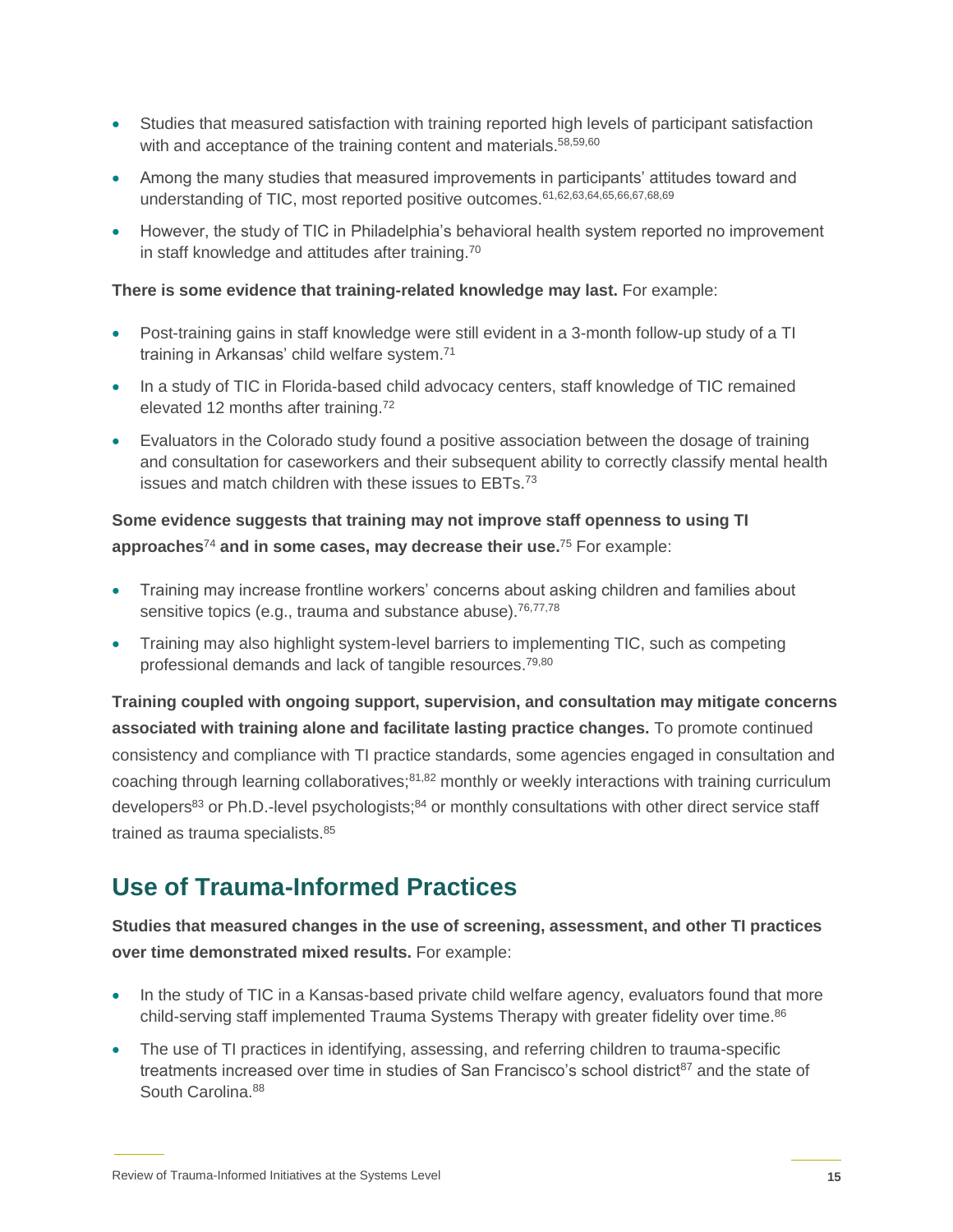- A paper describing five statewide and tribal projects to implement universal trauma screening for children in the child welfare system reported mixed results. While screening was generally perceived favorably by child welfare workers and mental health professionals, wide variations were observed in the number or proportion of children screened (e.g., 10 or fewer children screened at each tribal site in Montana,<sup>o</sup> 53 percent screened in Colorado, 75 percent screened in Massachusetts).<sup>89</sup>
- Evaluators studying implementation of a TI approach in New Hampshire's child welfare system found that TI practice changes, such as screening and case management, were not maintained despite initial positive staff reception. This finding may be related to the sudden expansion of the state's opioid crisis and other factors stretching child welfare resources.<sup>90</sup>
- Staff in Arkansas' child welfare system could only partially implement TI practice action plans established at the time of training. When surveyed about implementation barriers, staff indicated that factors such as heavy caseloads, lack of staff, and limited resources interfered with implementation of their chosen action plan strategies.<sup>91</sup>

### **Availability and Uptake of Evidence-Based Treatments**

A few studies showed increases in the availability of EBTs and the number of trauma-affected children and youth treated with such approaches, though findings were mixed. For example:

- In the study of TIC in Philadelphia's behavioral health system, over 4 years, the number of agencies providing TF-CBT increased from 3 to 14, and the number of providers offering TF-CBT increased in both general outpatient and specialty settings (e.g., residential, Hispanic/Latino-oriented programs).<sup>92</sup> The number of youth starting and completing TF-CBT also increased each year.
- Efforts to integrate TI approaches into Connecticut's child welfare system led to an additional 13 community-based agencies offering TF-CBT, for a total of 29 agencies across the state.<sup>93</sup>
- Yet, in Massachusetts' child welfare system, agencies that participated in a learning collaborative to implement three EBTs<sup>p</sup> fell short of enrollment goals for the number of children receiving the therapies.<sup>94</sup>

### **Systems Change**

**Four studies reported on system change outcomes, with mixed results**. For example:

 In the study of a TI initiative in the Connecticut child welfare system, researchers used the Trauma System Readiness Tool<sup>q</sup> and found improvement from program year 1 to year 3 in some

<sup>o</sup> The authors reported screening challenges in tribal communities because of difficulties traveling across Montana's rural geography, lack of resources in partner communities, and other factors.

<sup>p</sup> The three EBTs were TF-CBT, Child-Parent Psychotherapy, and ARC.

q The Trauma System Readiness Tool was developed by the Chadwick Trauma-Informed Systems Project to assess child welfare staff perceptions of understanding and capacity to use TI principles and practices.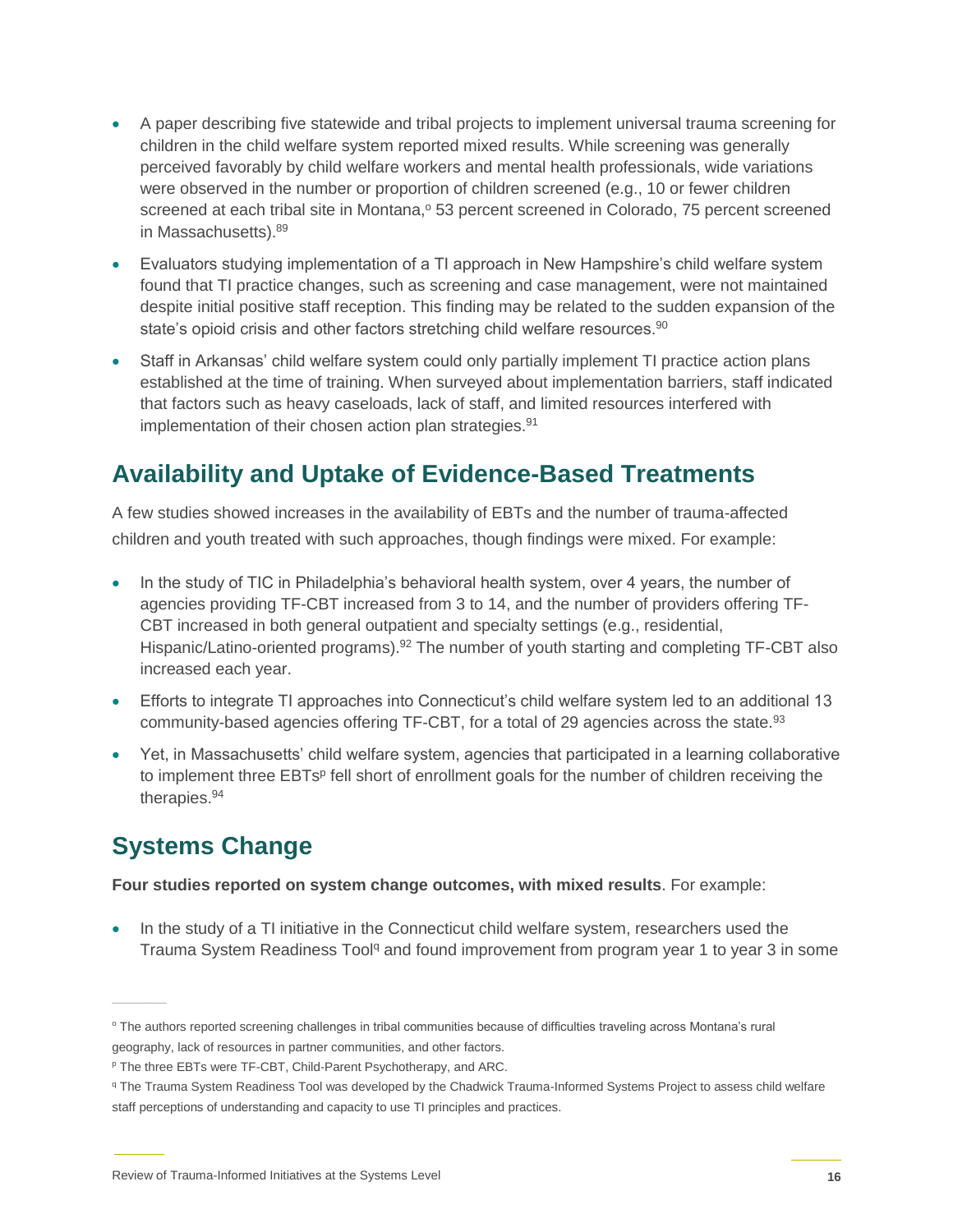indicators of organizational readiness and capacity (e.g., regular supervision from a supervisor who is trained in TIC) but no improvement in others (e.g., general collaboration with local mental health agency staff).<sup>95</sup>

- Researchers also used the Trauma System Readiness Tool to measure organizational readiness and capacity in Massachusetts' child welfare system; they found favorable responses regarding perceptions of agency-level policy and practice supports during the first project year.<sup>r os</sup>
- Agency staff in Baltimore reported improvements in organizational culture after a 9-month TIC implementation training.<sup>97</sup>
- In the study of TIC in New Hampshire's child welfare system, researchers found little change over 5 years in the collaboration between child welfare staff and community-based mental health providers.<sup>98</sup>

<sup>r</sup> This study did not report change over time.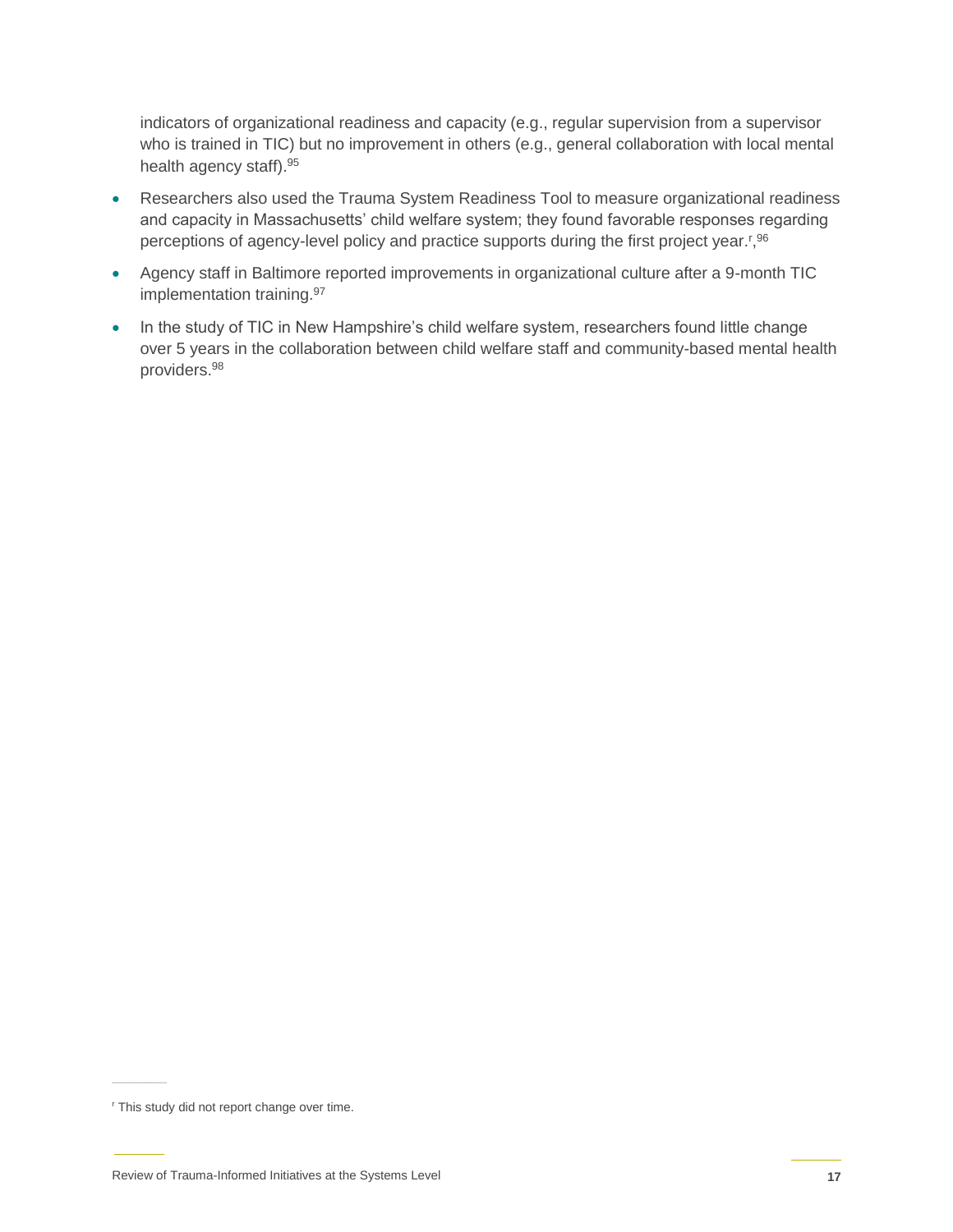# <span id="page-21-0"></span>Implications

The studies reviewed suggest implications for how to develop the evidence base for TI approaches, support and strengthen current efforts, and conceptualize and plan future efforts. Specifically, there is a need to:

- Address current gaps in the research
- Address methodological concerns that can impact efforts to build the evidence base
- <span id="page-21-1"></span>Account for common barriers to developing TI service systems and implementing TI care

## Gaps in Studies Reviewed

**More work is needed to better align TI objectives, underlying theories, program components, and research.** Although most of the studies used SAMHSA's framework to define TI, more can be done to align TI efforts with SAMHSA's underlying assumptions. In particular, more research is needed to examine assumptions 3 and 4—respectively, whether efforts are applying the principles of a TI approach to all areas of the system or program's functioning and resisting retraumatization of clients and staff (see exhibit 2). 99

**More work is needed to understand efforts to change system- and organizational-level capacities essential to successful TI service systems (e.g., formal organizational linkages, policy reforms, and other capacities).** The implementation studies included in the review examined many of these systems capacities; the impact studies generally did not. For example, there is a need to better understand how varying levels of organizational readiness or different collaborative models might impact implementation trajectories, systems changes, and distal outcomes, such as child well-being or community resilience.

**Only one study in this review measured secondary traumatic stress among frontline staff.** This study found that a 9-month citywide TIC training heightened participants' knowledge of their own traumatic stress and need for self-care.<sup>100</sup> Future research should examine how to prevent client and staff retraumatization, secondary traumatic stress, or vicarious trauma.<sup>s</sup>

<sup>s</sup> Vicarious trauma refers to development of negative changes in psychological well-being because of the cumulative impact of witnessing trauma or adversity over time. For more information, see Koury, S. P., & Green S. A. (2017). Developing traumainformed care champions: A six-month learning collaborative training model. *Advances in Social Work, 18*(1), 145-166.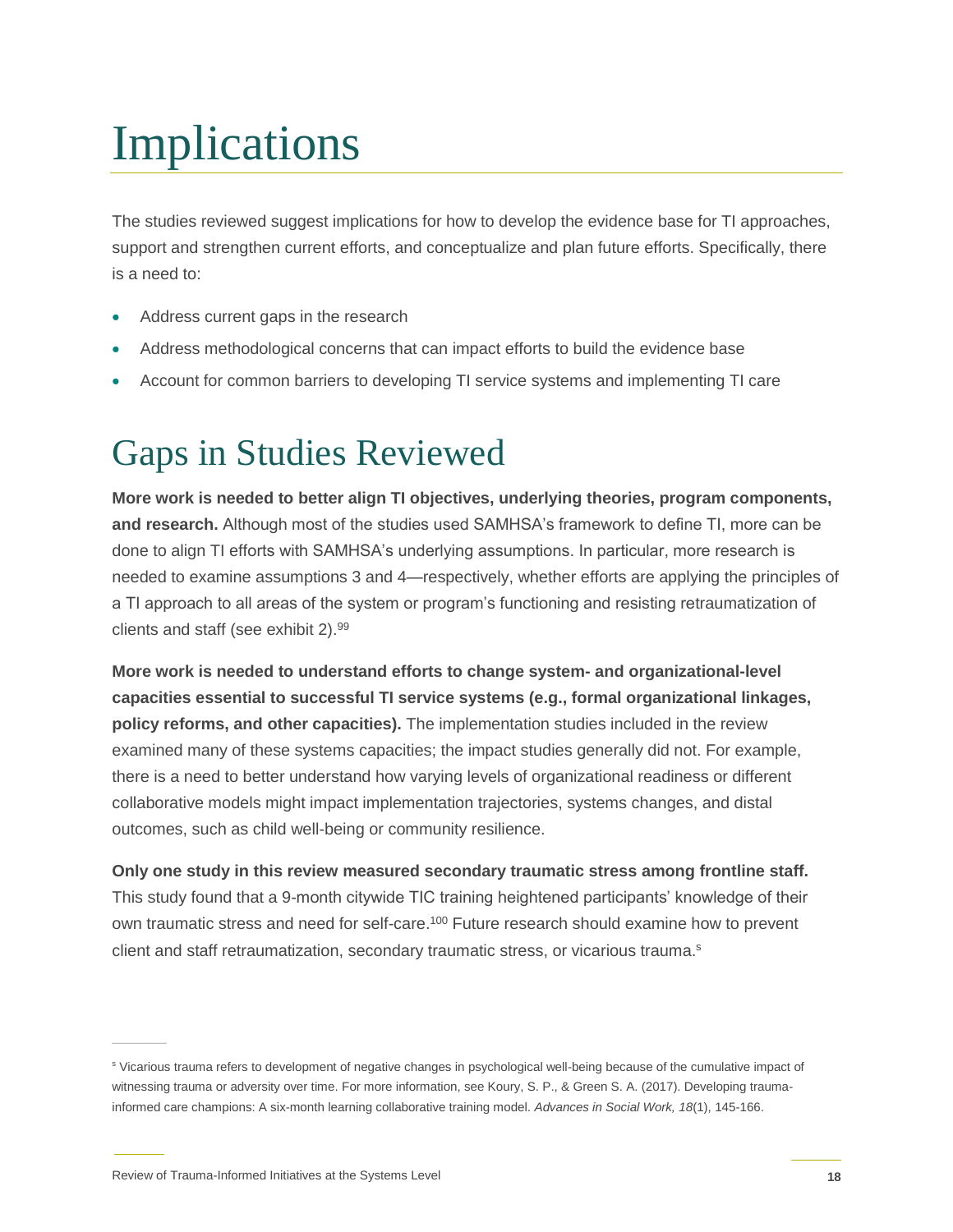**More information is needed on how common program activities, such as trainings, translate into more effective TI practice behaviors and what conditions are needed to facilitate practice change.** Training to increase trauma knowledge was the most common program activity, and trauma knowledge was the most frequently measured outcome. However, more research is needed to understand if and how increased trauma knowledge impacts individuals' actual practice and job performance or the overall objectives of the TI approach. Studies that measured changes in the use of TI practices over time demonstrated mixed results. More research is needed to understand how TI efforts can sustain practice change over time.

**More research is needed to describe what has been learned about whether and how systemslevel changes affect child and family outcomes.** While this review focused on systems-level results and excluded papers that reported only child- and family-level outcomes, there was little discussion in studies reviewed about how TI efforts at the systems level influenced child and family health and well-being.<sup>t</sup> Among studies meeting the review criteria, few measured the concept of community resilience, a society-level measure of well-being.

**Few of the studies included cost measurement or analyses.** Future research should evaluate return on investment and evidence of effectiveness to help demonstrate the value of TI approaches.

## <span id="page-22-0"></span>Methodological Concerns

**Measuring systems outcomes is challenging and resource intensive, and it takes time to see impacts. It is important to use designs that can move the field beyond descriptive, case, and implementation studies to rigorous impact studies.** Standard research designs to measure impacts, such as randomized-controlled trials (RCTs), are difficult to conduct at the systems level. Researchers may not be able to draw a control group (i.e., those not treated with a TI approach) to conduct RCTs. Alternative methods such as historical matched comparison groups, propensity score matching, or waitlist control designs may be needed to determine the outcomes of TI approaches.

**Results are often not generalizable because many studies rely on small sample sizes.** In some cases, results come from a single agency with unique contextual and implementation factors.

**Many studies did not measure practice change. Those that did often relied on participant reports rather than observation or administrative data.** There is a need for studies that

<sup>&</sup>lt;sup>t</sup> It may be that these studies included systems-level outcomes and child and family outcomes, but that the authors reported those two types of outcomes in separate articles.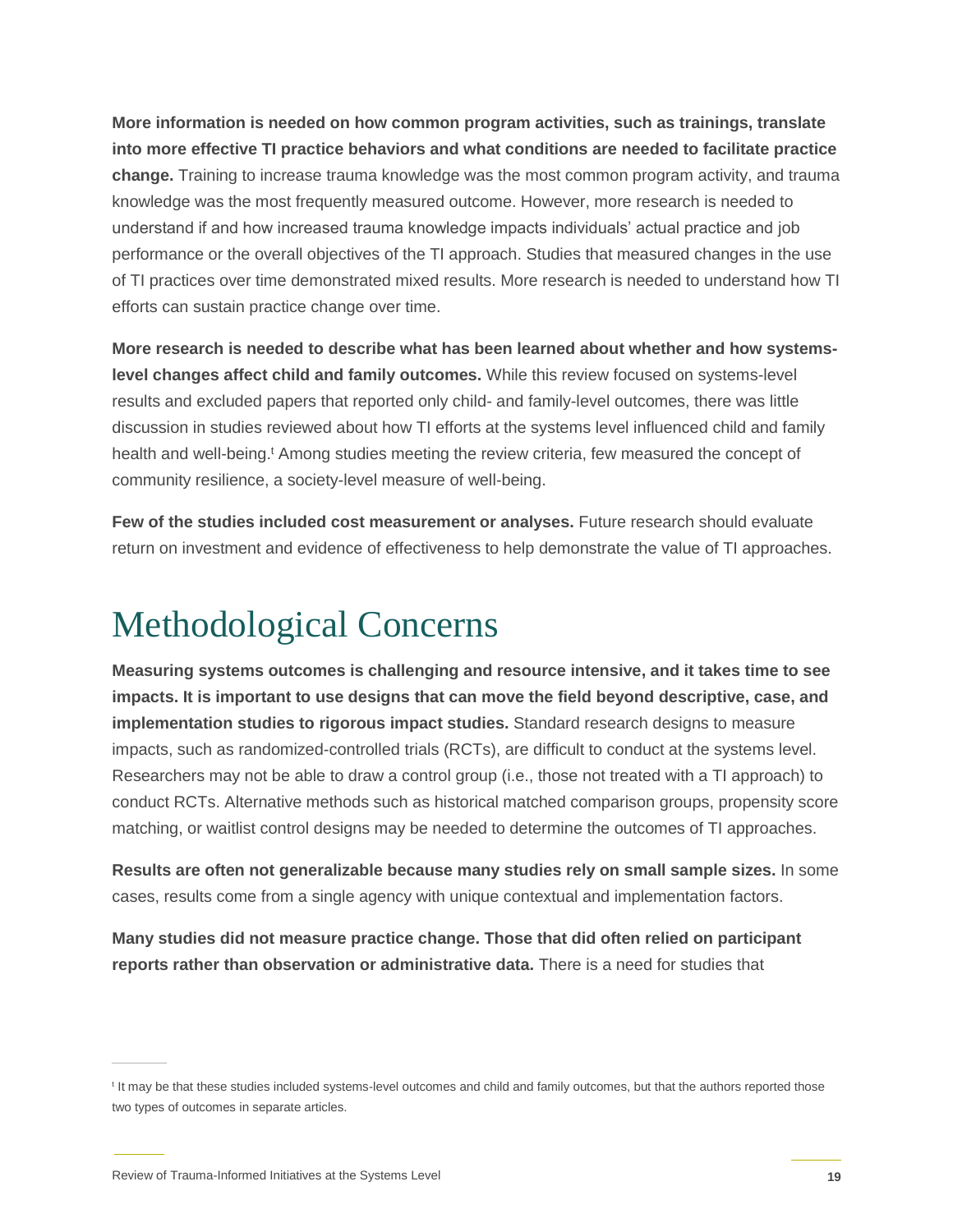experiment with creative and rigorous data collection approaches that can provide clear evidence of whether training and education translates into practice change.

## <span id="page-23-0"></span>Common Barriers to Implementing Trauma-Informed Approaches

**Studies commonly noted resource challenges that impacted projects.** Insufficient funding and staffing can undermine implementation of TIC. High caseloads, high staff turnover rates, and inadequate financial resources must be addressed to enable a resource-intensive TI approach to take hold and endure.<sup>u</sup>

**Screening for trauma symptoms or exposure requires careful training to avoid retraumatizing children and families.** Expanded or universal screening can be an important goal, however, particularly in service sectors where trauma is prevalent among children and families.<sup>101</sup>

**Agencies often need survey instruments that meet needs beyond reliability and validity (e.g., administered by frontline staff in minimal time, accessed in the public domain at no cost, translated into multiple languages, screens for both trauma exposure and symptoms).** There is continued need to develop and test instruments that are lean and inexpensive but have strong psychometric properties.

**Interagency and cross-system coordination and collaboration are vital components of a TI systems approach, but it can be difficult to develop and maintain such partnerships.** Facilitative leadership can create the policies and infrastructure needed to link agencies and systems with attention to sharing data and referring and monitoring shared clients.

**It is not unusual for frontline staff to express discomfort asking clients about trauma symptoms and exposure, even after participating in TI training.** Studies in this review revealed the need to improve workers' confidence with discussing painful and private issues like children's fears or emotions or parents' substance use. This issue may be particularly salient in sectors where staff may not have experience addressing trauma or think that TI approaches fall outside their professional purview (e.g., education, pediatrics). Staff may also be uncomfortable because of their

<sup>u</sup> See the discussion of the high cost of implementing EBTs in Fraser, J. G., Griffin, J. L., Barto, B. L., Lo, C., Wenz-Gross, M., Spinazola, J., … Bartlett, J. D. (2014). Implementation of a workforce initiative to build trauma-informed child welfare practice and services: Findings from the Massachusetts Child Trauma Project. *Children and Youth Services Review, 44*, 233–242.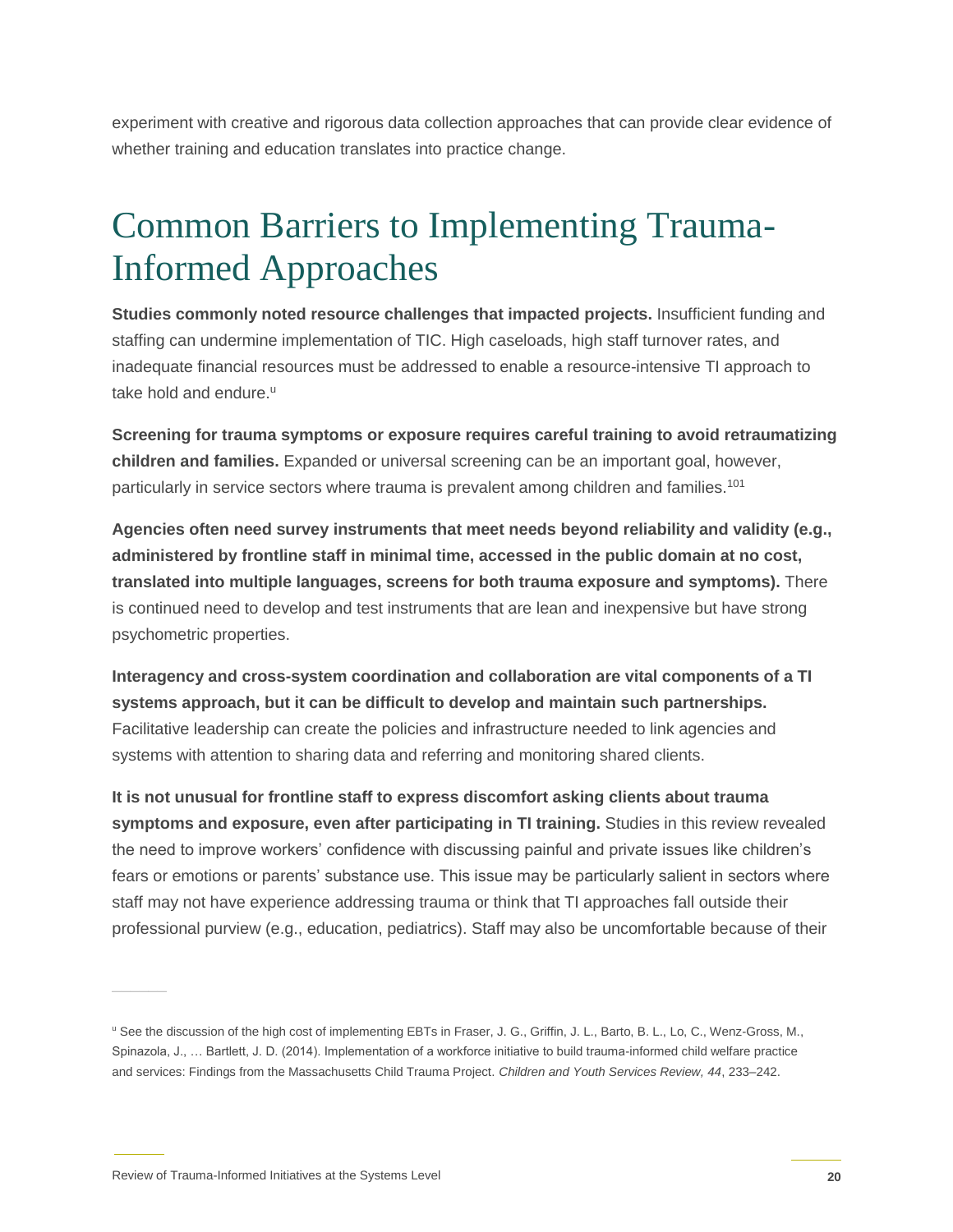own histories of trauma. Future efforts should develop and test approaches for monitoring practice behaviors to pinpoint instances of staff discomfort and the need for additional support and coaching. They should also address the possibility of staff members' own trauma and ways to prevent secondary traumatic stress and vicarious trauma.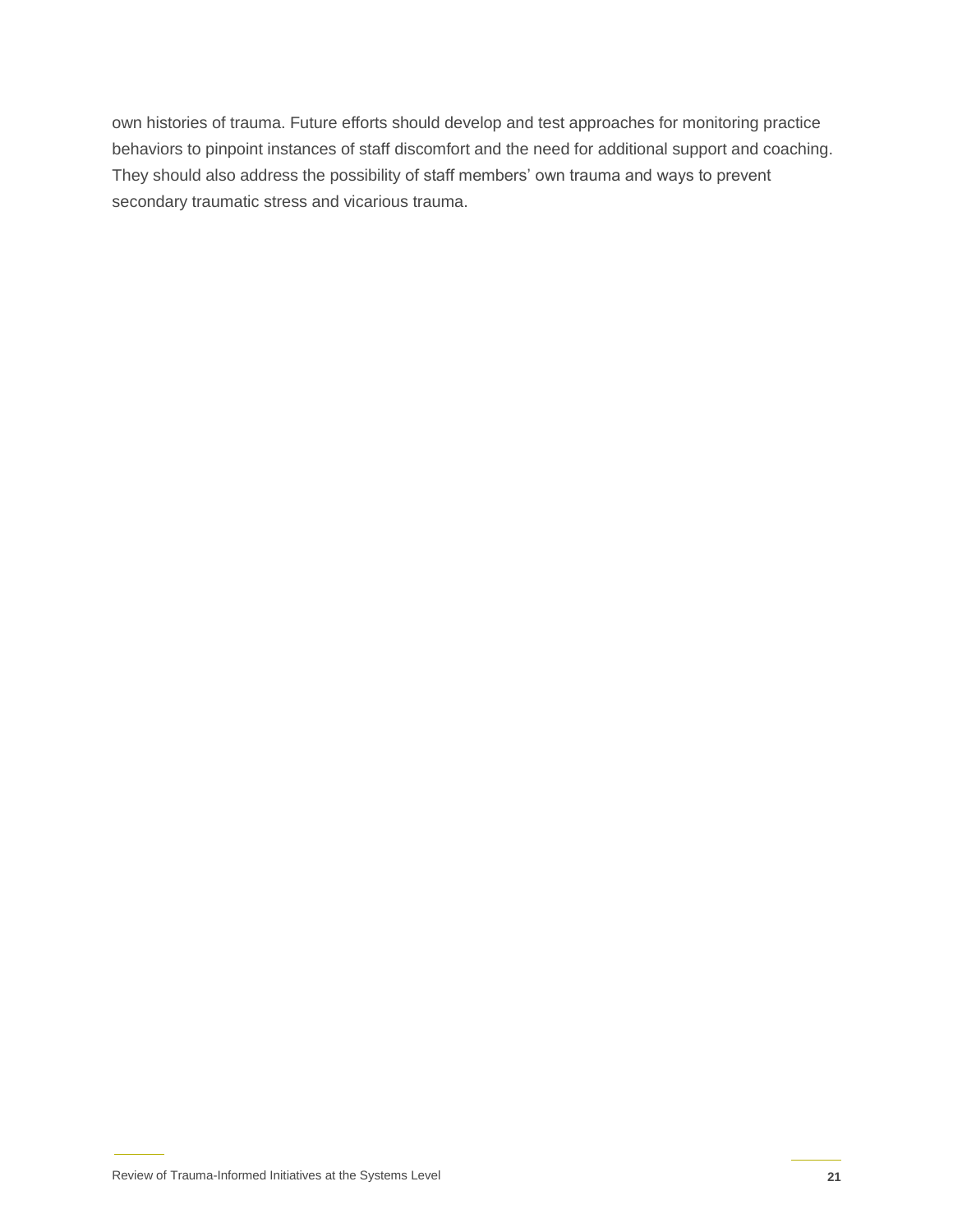# <span id="page-25-0"></span>Conclusion and Future Directions

With increased understanding of the long-term impacts of ACEs and trauma, there is heightened demand for approaches that incorporate TI knowledge and practices into care for children and families. Service systems in multiple sectors are developing and implementing a wide array of interventions at the organizational and clinical levels, including training and awareness activities, screening, care coordination, and trauma-specific treatments.

The studies reviewed illuminate the complexity of these endeavors, including the commitment and capacities needed to implement TI components and common challenges measuring impacts. The review also raises research gaps to be addressed in future efforts. Despite the use of search terms designed to reflect systems-level strategies and outcomes in diverse sectors, results were limited or nonexistent in sectors such as early care and education, home visiting, and intimate partner violence.

Federal investments in TI initiatives have resulted in rigorous studies and empirical knowledge in some areas. For example, HHS's Children's Bureau funded demonstration grants of state- and community-level collaborations to integrate TI practices into child welfare and behavioral health settings. Although not a focus of this research review, many state and community initiatives work to address trauma and ACEs and to provide information about promising strategies; implementation challenges and solutions; and outcomes for systems, children, and families.

Growing knowledge of TI efforts and impacts presents a timely opportunity to share lessons learned and invest in initiatives to expand the evidence base. Drawing from insights gleaned across sectors, discussions could address ways to:

- **Operationalize TI approaches to ensure comprehensive and authentic changes in policies, procedures, and practices.** For example, while training and awareness activities are often included in TI change efforts, they need to help individuals develop related skills and use them in practice.
- **Understand what conditions and contexts are needed to promote effective change.**  Reviewed studies commonly noted implementation barriers that impacted TI approaches. The studies illustrate the need for organizational capacities that support effective implementation and drive change. Capacities and conditions include a supportive climate and culture, processes that facilitate staff knowledge and skills, cross-sector engagement and formal partnerships, organizational infrastructure for long-lasting change, and resources—including financial resources—for sustainability. There is also a need to understand how varying levels of organizational capacities or different collaborative models impact implementation trajectories, systems changes, and distal outcomes, such as child well-being.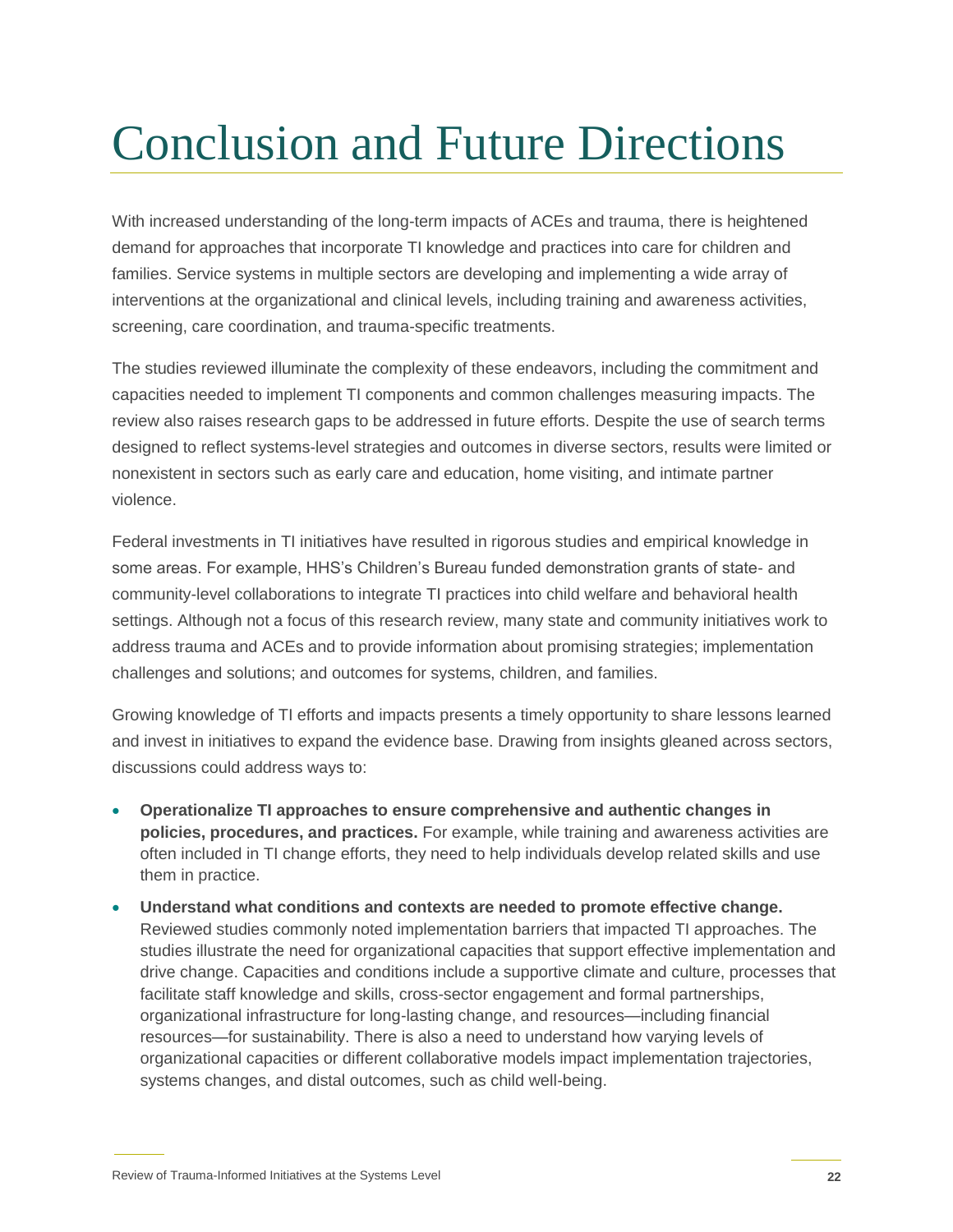- **Operationalize and measure intended outcomes.** Few of the studies assessed systems changes, yet many state- and community-level TI initiatives specify these as intended outcomes. There is a need for measurement strategies grounded in theory and designed to show clear links between strategies and short-, intermediate-, and long-term outcomes.
- **Identify and promote promising strategies and innovations from diverse perspectives.** There are many creative approaches to addressing trauma and building resilience, but too often, this work occurs in silos. Expanding opportunities to exchange ideas and build partnerships could lead to more collective impacts.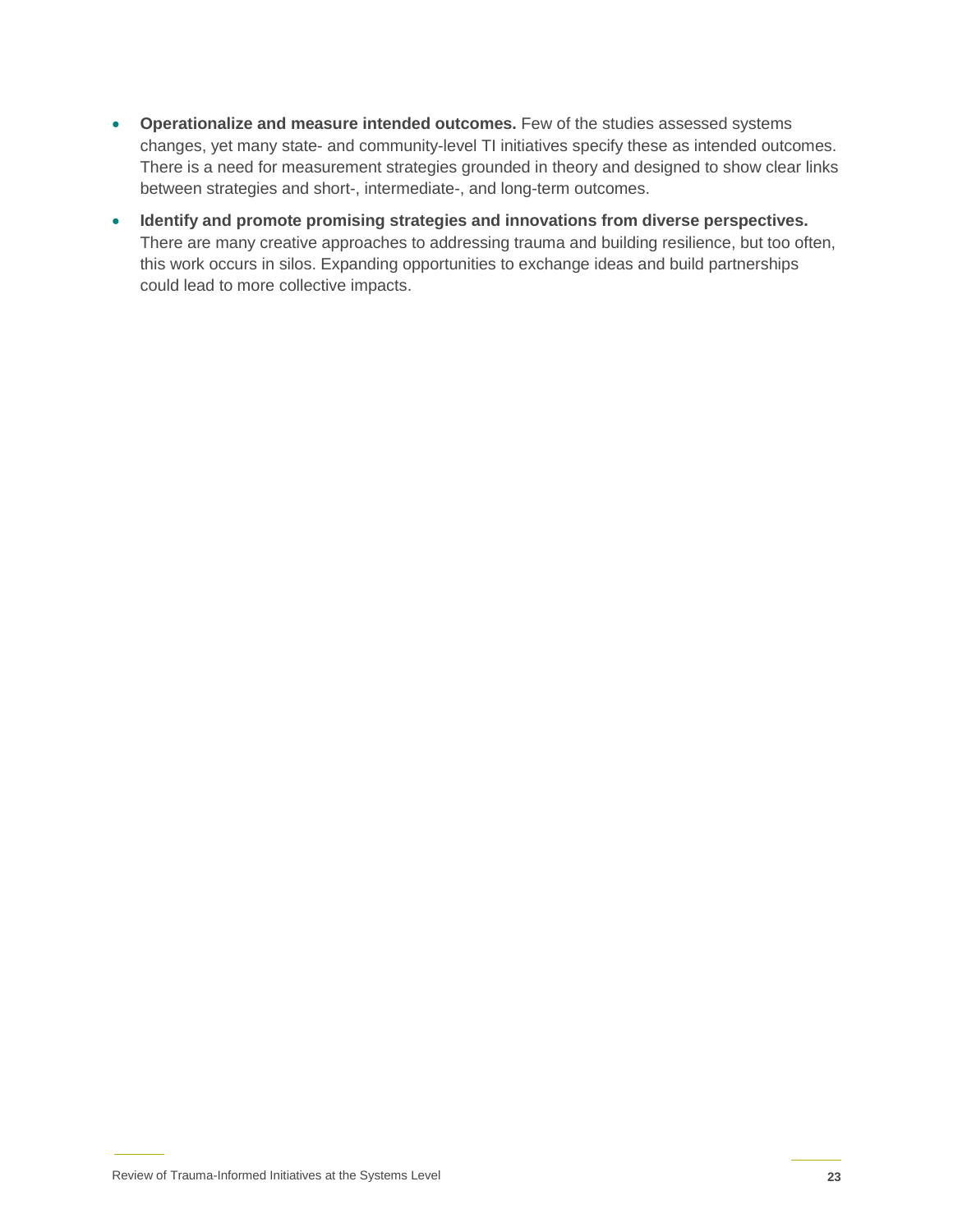## <span id="page-27-0"></span>References

- <sup>1</sup> SAMHSA (Substance Abuse and Mental Health Services Administration). (2014). *SAMHSA's concept of trauma and guidance for a trauma informed approach.* (HHS Publication No. 14- 4884). Rockville, MD: Substance Abuse and Mental Health Services Administration.
- <sup>2</sup> NCTSN (National Child Traumatic Stress Network). (n.d.-a). *What is child trauma?* Retrieved from <https://www.nctsn.org/>
- <sup>3</sup> Hughes, K., Bellis, M. A., Hardcastle, K. A., Sethi, D., Butchart, A., Mikton, C., ... & Dunne, M. P. (2017). The effect of multiple adverse childhood experiences on health: A systematic review and meta-analysis. *The Lancet Public Health*, *2*(8), e356–e366.
- <sup>4</sup> Bethell, C. D., Davis, M. B., Gombojav, N., Stumbo, S., & Powers, K. (2017). *Issue brief: A national and across state profile on adverse childhood experiences among children and possibilities to heal and thrive*. Johns Hopkins Bloomberg School of Public Health, October.
- <sup>5</sup> Child Welfare Information Gateway. (2015). *Developing a trauma-informed child welfare system.* Washington, DC: U.S. Department of Health and Human Services, Children's Bureau.

- <sup>7</sup> NCTSN. (n.d.-b). What is a trauma-informed child and family service system? Retrieved from https://www.nctsn.org/sites/default/files/resources//what\_is\_a\_trauma\_informed\_child\_family\_se vice\_system.pdf
- <sup>8</sup> Counts, J. M., Gillam, R. J., Perico, S., & Eggers, K. L. (2017). Lemonade for life—A pilot study on a hope-infused, trauma-informed approach to help families understand their past and focus on the future. *Children and Youth Services Review, 79*, 228–234.
- <sup>9</sup> Murphy, K., Moore, K. A., Redd, Z., & Malm, K. (2017). Trauma-informed child welfare systems and children's well-being: A longitudinal evaluation of KVC's bridging the way home initiative. *Children and Youth Services Review, 75*, 23–34.
- <sup>10</sup> Holmes, C., Levy, M., Smith, A., Pinne, S., & Neese, P. (2015). A model for creating a supportive trauma-informed culture for children in preschool settings. *Journal of Child and Family Studies, 24*(6), 1650–1659.
- <sup>11</sup> Lang, J. M., Campbell, K., Shanley, P., Crusto, C. A., & Connell, C. M. (2016). Building capacity for trauma-informed care in the child welfare system: Initial results of a statewide implementation. *Child maltreatment, 21*(2), 113–124.
- <sup>12</sup> Damian, A. J., Gallo, J. J., Leaf, P., & Mendelson, T. (2017). Organizational and provider level factors in implementation of trauma-informed care after a city-wide training: An explanatory mixed methods assessment. *BMC Health Services Research, 17*(1), 750.
- <sup>13</sup> Lang, J. M., Ake, G., Barto, B., Caringi, J., Little, C., Baldwin, M. J., ... & Stevens, K. (2017). Trauma screening in child welfare: Lessons learned from five states. *Journal of Child & Adolescent Trauma*, *10*(4), 405–416.
- <sup>14</sup> Ward-Lasher, A., Messing, J., & Stein-Seroussi, J. (2017). Implementation of trauma-informed care in a housing first program for survivors of intimate partner violence: A case study. *Advances in Social Work, 18*(1), 202–216.
- <sup>15</sup> Weiss, D., Kassam-Adams, N., Murray, C., Kohser, K. L., Fein, J. A., Winston, F. K., & Marsac, M. L. (2017). Application of a framework to implement trauma-informed care throughout a pediatric health care network. *Journal of Continuing Education in the Health Professions, 37*(1), 55–60.

<sup>6</sup> SAMHSA, 2014.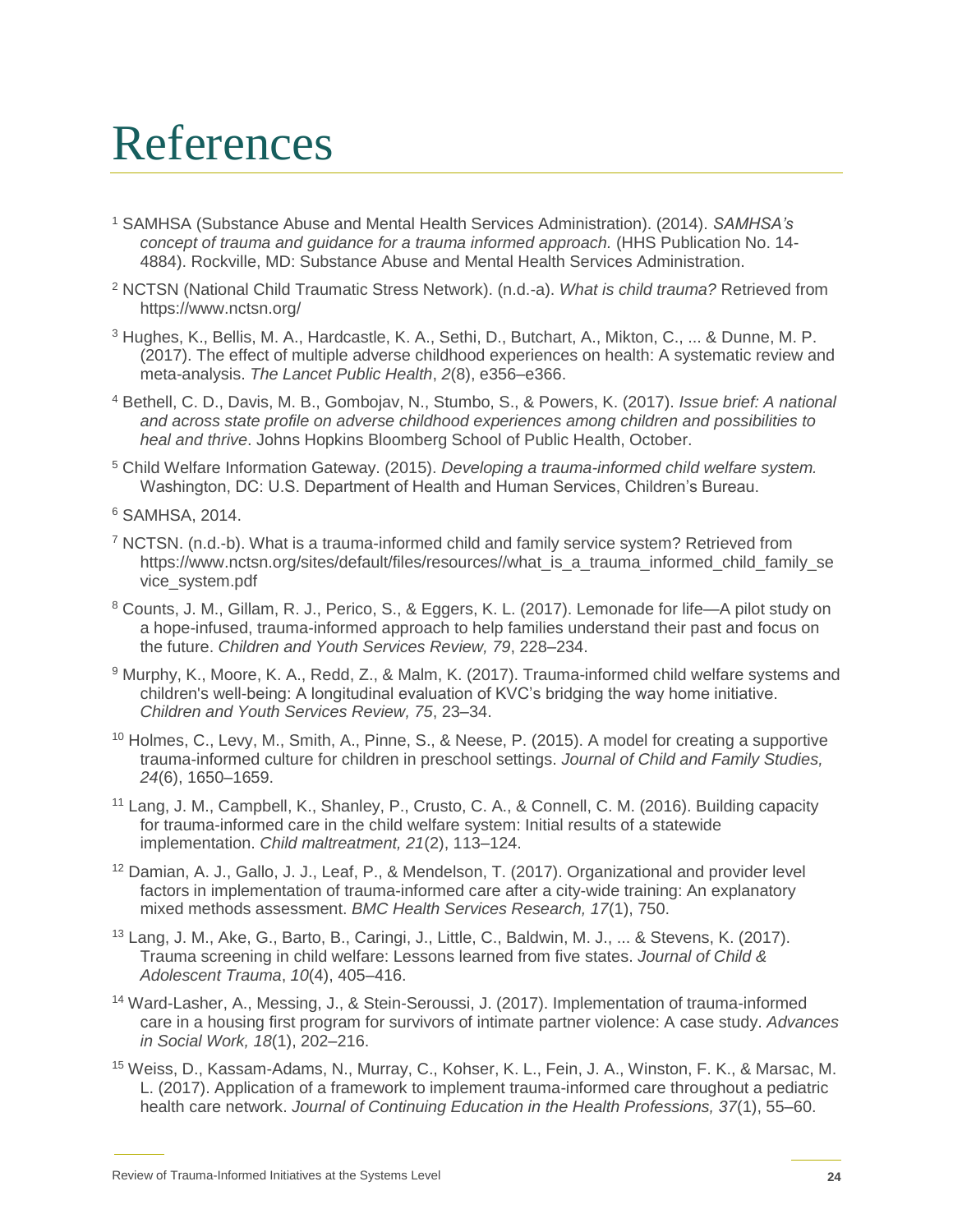- <sup>16</sup> Dorado, J. S., Martinez, M., McArthur, L. E., & Leibovitz, T. (2016). Healthy Environments and Response to Trauma in Schools (HEARTS): A whole-school, multi-level, prevention and intervention program for creating trauma-informed, safe and supportive schools. *School Mental Health, 8*(1), 163–76.
- <sup>17</sup> Weiss et al., 2017.
- <sup>18</sup> Elwyn, L. J., Esaki, N., & Smith, C. A. (2017). Importance of leadership and employee engagement in trauma-informed organizational change at a girls' juvenile justice facility. *Human Service Organizations: Management, Leadership & Governance, 41*(2), 106–118.
- <sup>19</sup> Damian, A. J., Gallo, J. J., & Mendelson, T. (2018). Barriers and facilitators for access to mental health services by traumatized youth. *Children and Youth Services Review, 85*, 273–278.
- <sup>20</sup> Damian et al., 2017.
- <sup>21</sup> Damian, A. J., Mendelson, T., Bowie, J., & Gallo, J. J. (2018). A mixed methods exploratory assessment of the usefulness of Baltimore City Health Department's trauma-informed care training intervention. *American Journal of Orthopsychiatry, 17.*
- <sup>22</sup> Murphy et al., 2017.
- <sup>23</sup> Holmes et al., 2015.
- <sup>24</sup> NCTSN. (n.d.-c). *What is a trauma screening tool or process?* Retrieved from <https://www.nctsn.org/treatments-and-practices/screening-and-assessments/trauma-screening>
- <sup>25</sup> Beidas, R. S., Adams, D. R., Kratz, H. E., Jackson, K., Berkowitz, S., Zinny, A., ... & Evans Jr., A. (2016). Lessons learned while building a trauma-informed public behavioral health system in the City of Philadelphia. *Evaluation and Program Planning, 59*, 21–32.
- <sup>26</sup> von der Embse, N., Rutherford, L., Mankin, A., & Jenkins, A. (2018). Demonstration of a traumainformed assessment to intervention model in a large urban school district. *School Mental Health*, 1–14.
- <sup>27</sup> Fitzgerald, M. M., Torres, M. M., Shipman, K., Gorrono, J., Kerns, S. E., & Doresey, S. (2015). Child welfare caseworkers as brokers of mental health services: A pilot evaluation of Project Focus Colorado. *Child Maltreatment, 20*, 37–49.
- <sup>28</sup> Decker, M. R., Flessa, S., Pillai, R. V., Dick, R. N., Quam, J., Cheng, D., ... & Miller, E. (2017). Implementing trauma-informed partner violence assessment in family planning clinics. *Journal of Women's Health, 26*(9), 957–965
- <sup>29</sup> Lang et al., 2016.
- <sup>30</sup> Lang et al., 2017.
- <sup>31</sup> Holmes et al., 2015.
- <sup>32</sup> Beidas et al., 2016.
- <sup>33</sup> Lang et al., 2016.
- <sup>34</sup> Murphy et al., 2017.
- <sup>35</sup> Redd, Z., Malm, K., Moore, K., Murphy, K., & Beltz, M. (2017). KVC's bridging the way home: An innovative approach to the application of trauma systems therapy in child welfare. *Children and Youth Services Review*, *76*, 170–180.
- <sup>36</sup> Ward-Lasher et al., 2017.
- <sup>37</sup> Suarez, E., Jackson, D. S., Slavin, L. A., Michels, M. S., & McGeehan, K. M. (2014). Project Kealahou: Improving Hawai'i's system of care for at-risk girls and young women through genderresponsive, trauma-informed care. *Hawai'i Journal of Medicine & Public Health, 73*(12), 387.

Review of Trauma-Informed Initiatives at the Systems Level **25**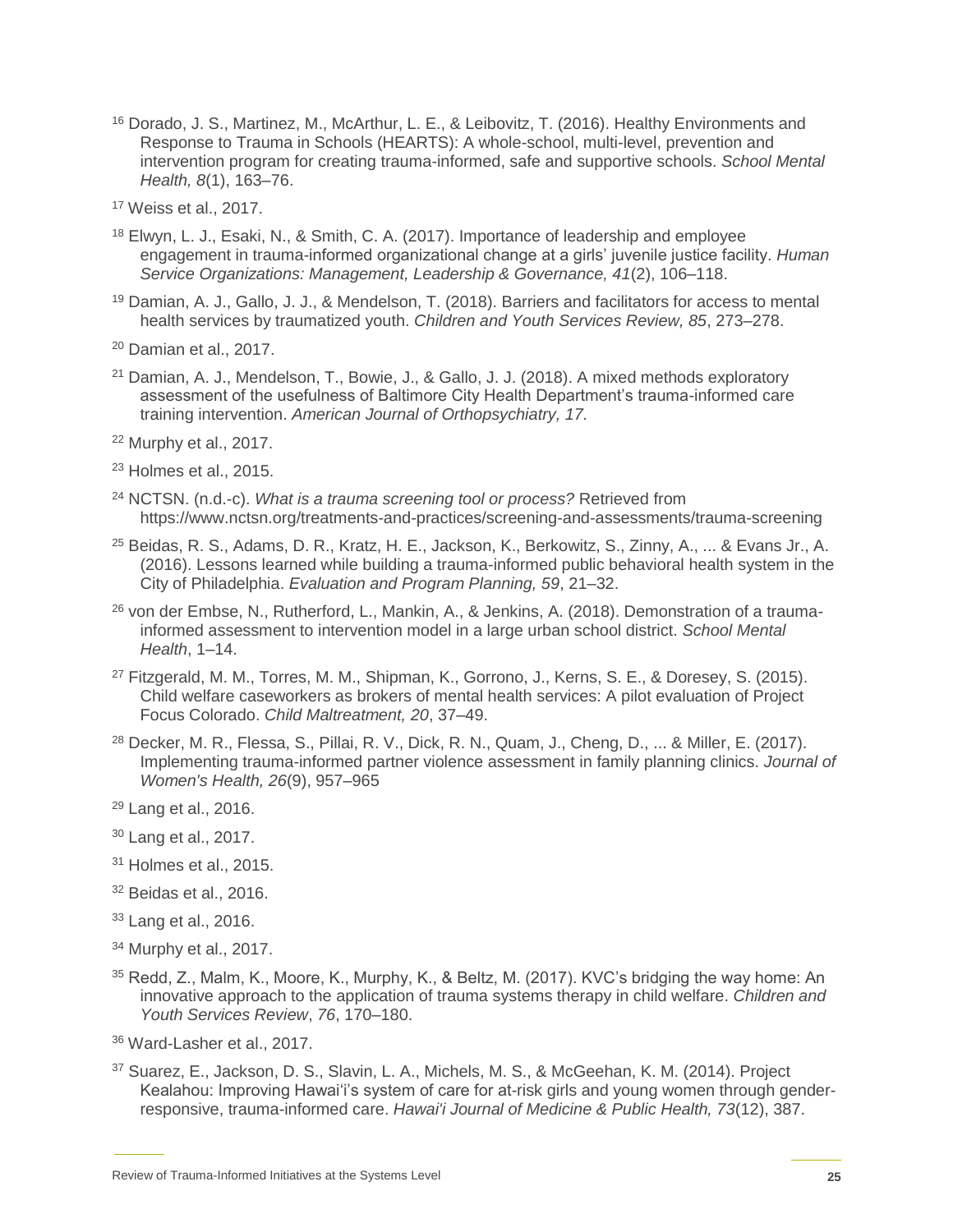- <sup>38</sup> Day, A. G., Somers, C. L., Baroni, B. A., West, S. D., Sanders, L., & Peterson, C. D. (2015). Evaluation of a trauma-informed school intervention with girls in a residential facility school: Student perceptions of school environment. *Journal of Aggression, Maltreatment & Trauma, 24*(10), 1086–1105.
- <sup>39</sup> Perry, D., & Daniels, M. (2016). Implementing trauma-informed practices in the school setting: A pilot study. *School Mental Health, 8*, 177.
- <sup>40</sup> Dorado et al., 2016.
- <sup>41</sup> Beidas et al., 2016.
- <sup>42</sup> Kuhn, T. M., Cyperski, M. A., Shaffer, A. M., Gracey, K. A., Adams, M. K., Billings, G. M., & Ebert, J. S. (2018). Installing trauma-informed care through the Tennessee Child Protective Services Academy. *Psychological Services.*
- <sup>43</sup> Kenny, M. C., Vazquez, A., Long, H., & Thompson, D. (2017). Implementation and program evaluation of trauma-informed care training across state child advocacy centers: An exploratory study. *Children and Youth Services Review, 73*, 15–23.
- <sup>44</sup> Kuhn et al., 2018.
- <sup>45</sup> Vanderzee, K. L., John, S. G., Edge, N., Pemberton, J. R., & Kramer, T. L. (2017). A preliminary evaluation of the Managing Youth Trauma Effectively program for substance-abusing women and their children. *Infant Mental Health Journal, 38*(3), 422–433.
- <sup>46</sup> Shamblin, S., Graham, D., & Bianco, J. A. (2016). Creating trauma-informed schools for rural Appalachia: The partnerships program for enhancing resiliency, confidence and workforce development in early childhood education. *School Mental Health, 8*(1), 189–200.
- <sup>47</sup> Jankowski, M. K., Schifferdecker, K. E., Butcher, R. L., Foster-Johnson, L., & Barnett, E. R. (2018). Effectiveness of a trauma-informed care initiative in a state child welfare system: A randomized study. *Child Maltreatment*.

- <sup>49</sup> Lang et al., 2017.
- <sup>50</sup> Beidas et al., 2016.
- $51$  Ibid.
- <sup>52</sup> Lang et al., 2016.
- <sup>53</sup> von der Embse et al., 2018.
- <sup>54</sup> Lang et al., 2016.
- <sup>55</sup> Fraser, J. G., Griffin, J. L., Barto, B. L., Lo, C., Wenz-Gross, M., Spinazola, J., … Bartlett, J. D. (2014). Implementation of a workforce initiative to build trauma-informed child welfare practice and services: Findings from the Massachusetts Child Trauma Project. *Children and Youth Services Review, 44*, 233–242.
- <sup>56</sup> Damian et al., 2017.
- <sup>57</sup> Jankowski et al., 2018.
- <sup>58</sup> Kenny et al., 2017.
- <sup>59</sup> Kuhn et al., 2018.
- <sup>60</sup> Mcintyre, E. M., Baker, C. N., & Overstreet, S. (2018). Evaluating foundational professional development training for trauma-informed approaches in schools. *Psychological Services.*

<sup>48</sup> von der Embse et al., 2018.

Review of Trauma-Informed Initiatives at the Systems Level **26**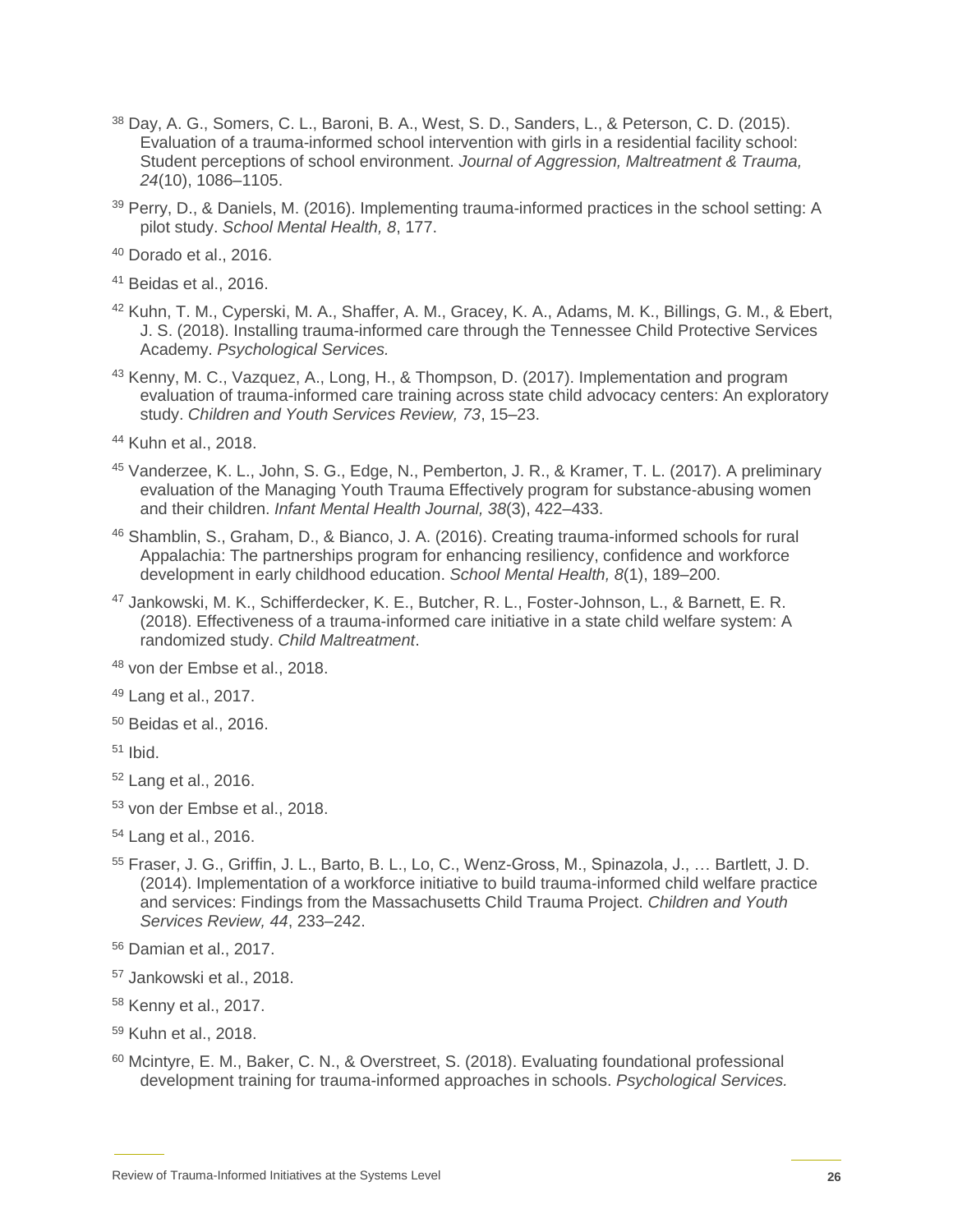- <sup>61</sup> Conners-Burrow, N. A., Kramer, T. L., Sigel, B. A., Helpenstill, K., Sievers, C., & McKelvey, L. (2013). Trauma-informed care training in a child welfare system: Moving it to the front line. *Children and Youth Services Review, 35*, 1830–1835.
- <sup>62</sup> Fitzgerald et al., 2015.
- <sup>63</sup> Kenny et al., 2017.
- <sup>64</sup> Kerns, S. E., Pullmann, M. D., Negrete, A., Uomoto, J. A., Berliner, L., Shogren, D., ... & Putnam, B. (2016). Development and implementation of a child welfare workforce strategy to build a trauma-informed system of support for foster care. *Child maltreatment, 21*(2), 135–146.Koury, S.P. & Green, S.A. 2019. Trauma-Informed Organizational Change Manual. Buffalo, NY: The Institute on Trauma and Trauma-Informed Care.
- <sup>65</sup> Kramer, T. L., Sigel, B. A., Conners-Burrow, N. A., Savary, P. E., & Tempel, A. (2013). A statewide introduction of trauma-informed care in a child welfare system. *Children and Youth Services Review, 35*(1), 19–24.
- <sup>66</sup> Kuhn et al., 2018.
- <sup>67</sup> Shamblin et al., 2016.
- <sup>68</sup> McIntyre et al, 2018.
- <sup>69</sup> Weiss et al., 2017.
- $70$  Beidas et al., 2016.
- <sup>71</sup> Kramer et al., 2013.
- <sup>72</sup> Kenny et al., 2017.
- <sup>73</sup> Fitzgerald et al., 2015.
- <sup>74</sup> Beidas et al., 2016.
- <sup>75</sup> Mcintyre et al., 2018.
- <sup>76</sup> Conners-Burrow et al., 2013.
- <sup>77</sup> Kerns et al., 2016.
- <sup>78</sup> Schiff, D. M., Zuckerman, B., Hutton, E., Genatossio, C., Michelson, C., & Bair-Merritt, M. (2017). Development and pilot implementation of a trauma-informed care curriculum for pediatric residents. *Academic Pediatrics, 17*(7), 794–96.
- <sup>79</sup> Damian et al., 2018.
- <sup>80</sup> Lang et al., 2017.
- $81$  Ibid.
- <sup>82</sup> Fraser et al., 2014.
- 83 Vanderzee et al., 2017.
- 84 Fitzgerald et al., 2015.
- 85 Jankowski et al., 2018.
- <sup>86</sup> Redd et al., 2017.
- <sup>87</sup> Dorado et al., 2016.
- 88 Hanson, R. F., Saunders, B. E., Ralston, E., Moreland, A. D., Peer, S. O., & Fitzgerald, M. M. (2018). Statewide implementation of child trauma-focused practices using the community-based learning collaborative model. *Psychological Services.*

Review of Trauma-Informed Initiatives at the Systems Level **27**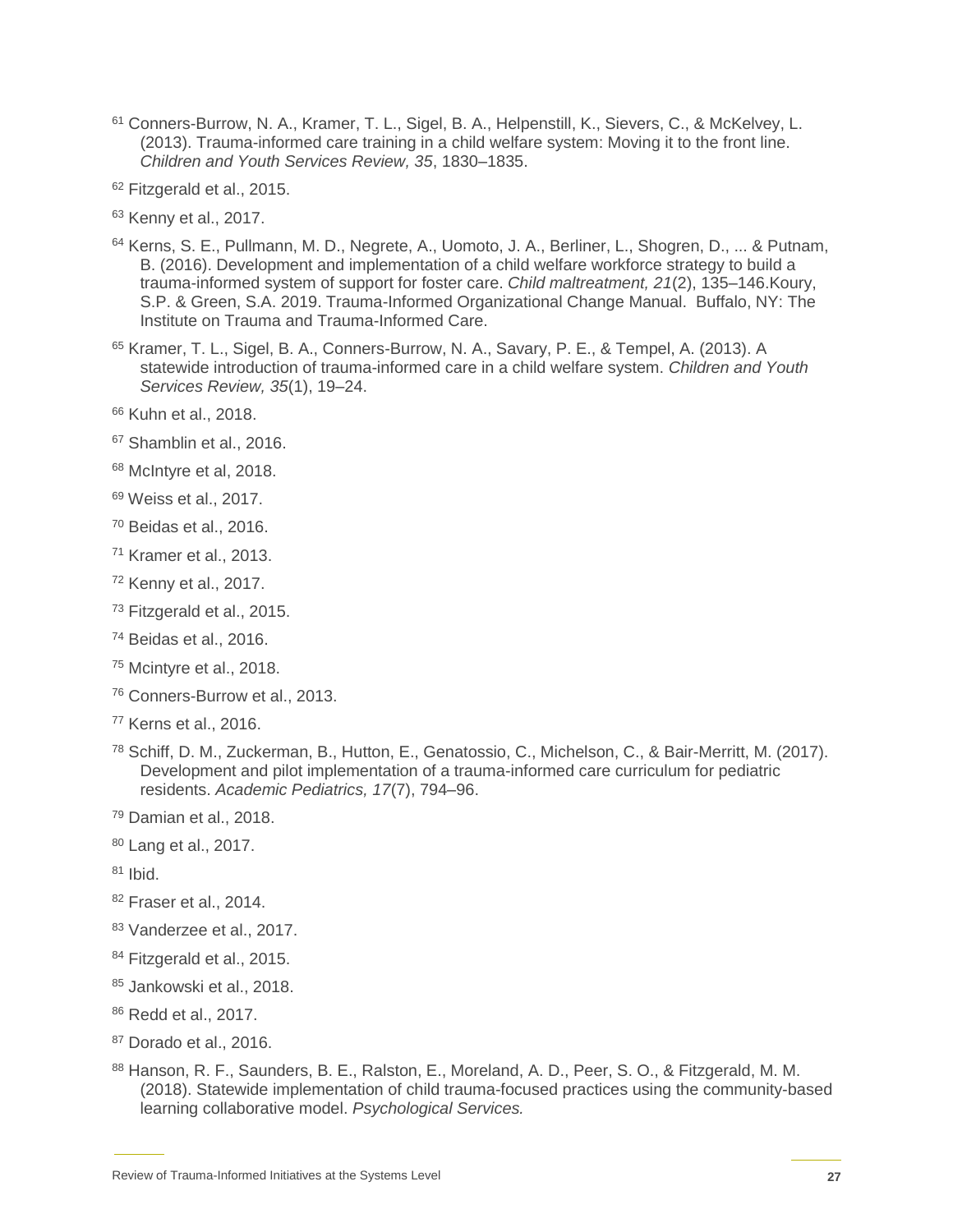- Lang et al., 2017.
- Jankowski et al., 2018.
- Kramer et al., 2013.
- Beidas et al., 2016.
- Lang et al., 2016.
- Fraser et al., 2014.
- 95 Lang et al., 2016.
- Fraser et al., 2014.
- Damian et al., 2017.
- Jankowski et al., 2018.
- 99 SAMHSA, 2014.
- Damian et al., 2017.
- Lang et al., 2017.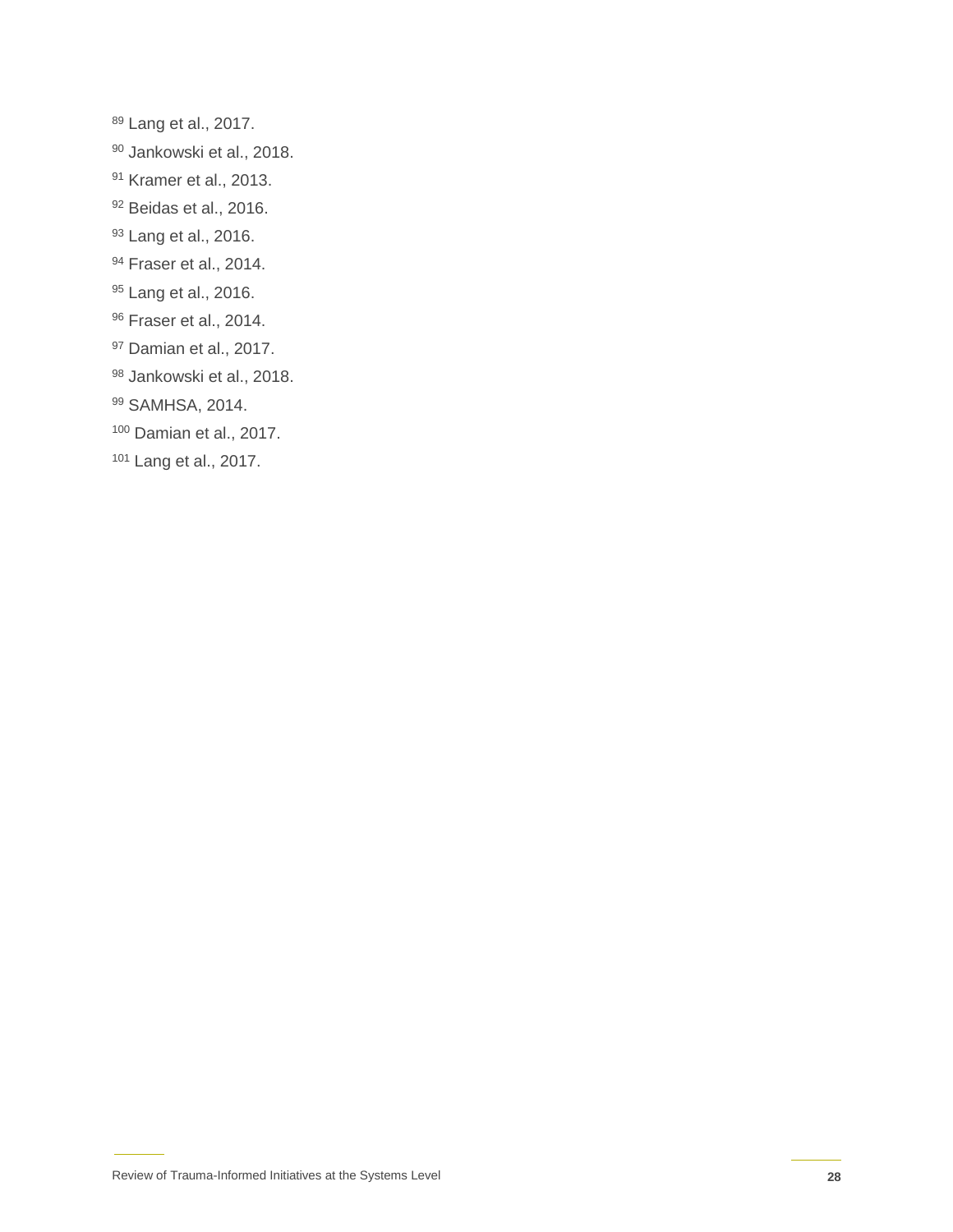# Appendix A. Research Summary Methods

A review of empirical literature was conducted to identify articles examining trauma-informed (TI) efforts across multiple sectors. Searches were conducted using select search terms in PsychInfo and PubMed databases. A multistage approach was taken, in which articles were located using specified search terms, and abstracts were then reviewed to ascertain alignment with the specified criteria. Information was abstracted and coded (transferred and organized into key categories) in a spreadsheet. Identified article abstracts and coded material were reviewed periodically with the Office of the Assistant Secretary for Planning and Evaluation (ASPE) federal project officers. Search terms were modified during the abstraction period based on this collaboration.

The final search terms involved combinations of keywords listed below. Most searches combined the term *trauma-informed* with one or two other keywords reflecting:

- Diverse sectors *(behavioral health, child care, schools, juvenile justice, education, child welfare, child health services, juvenile justice)*
- Types of care associated with community/systems TI initiatives *(integrated community care, integrated mental health, integrated clinical care),*
- Targets of intervention or strategies *(adverse childhood experiences, resiliency, community resilience, intervention and children)*
- Outcomes *(implementation, organizational outcomes)*

Results were limited to peer-reviewed, empirical articles published in the last decade and written in English.

To be included in this review, each study had to meet the following criteria:

- The effort/program/activities described in the article was/were
	- o Specified as a TI initiative or program
	- o Implemented at a systems level
	- $\circ$  Intended to impact child and family outcomes, even if children and families were not the direct recipient of the strategies
- Include measurement and evaluation of implementation and/or systems outcomes

Studies were excluded from this review if they met the following criteria:

Research took place outside the United States.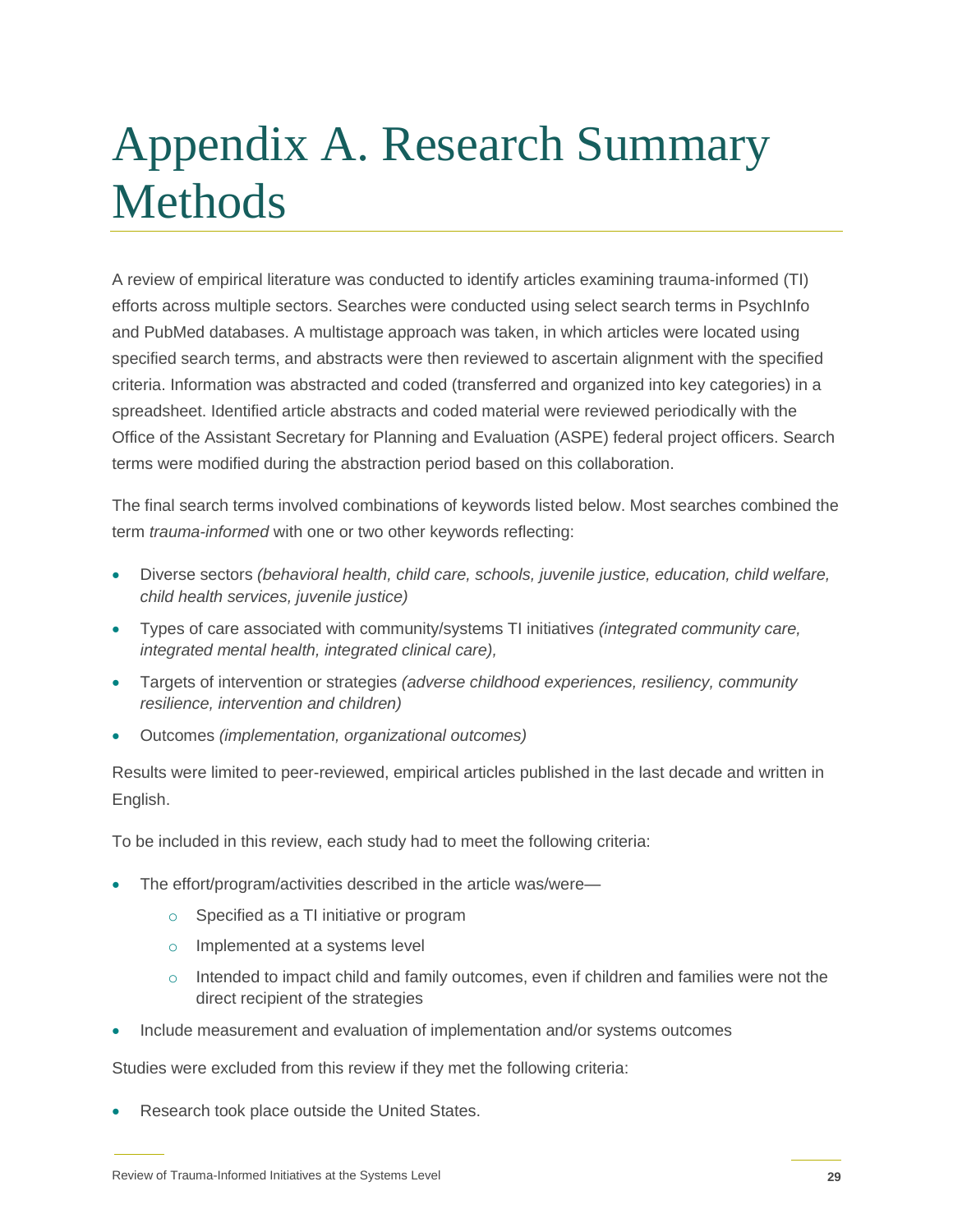- The type of trauma addressed by the initiative was not common to vulnerable children and families, such as trauma experienced by military veterans, trauma caused by a natural disaster, etc.
- The effort/program/activity described in the study was solely direct service (e.g., individual, family-level intervention).

Initial searches yielded 1,973 results for 15 unique search terms. However, the vast majority of these articles did not meet the inclusion criteria for this review based on title or abstract review. After removing studies that failed to meet the inclusion criteria, this review was based on 33 articles (see appendix B) reflecting 9 different service sectors.

The inclusion criteria resulted in a few notable limitations.

**This review focused on TI initiatives at the systems level**. As such, it does not specifically examine the implementation and/or effectiveness of *clinical* interventions (also referred to as traumaspecific treatments) at the child and family levels. Although all the TI approaches reflected in this review intended to impact child and family outcomes, this review only included studies that evaluated implementation and/or systems outcomes (child and family outcomes may have been included in the study but were not summarized in this review). Thus, a summary of the impacts of TI initiatives on child and family outcomes is outside the scope of this review.

**This review only included peer-reviewed, published studies.** This criterion may have resulted in a bias toward studies that evaluate the impact of targeted interventions (e.g., staff trainings) with available and measurable indicators (e.g., staff knowledge). Additional TI initiatives implemented at a systems level (e.g., by communities and community organizations) may not be well represented in the peer-reviewed literature. The grey literature (e.g., non peer-reviewed, publicly available documents, such as online summaries or evaluation reports) may have resulted in a more thorough discussion of difficult-to-measure constructs, including systems change and community resilience, and raised different gaps and barriers.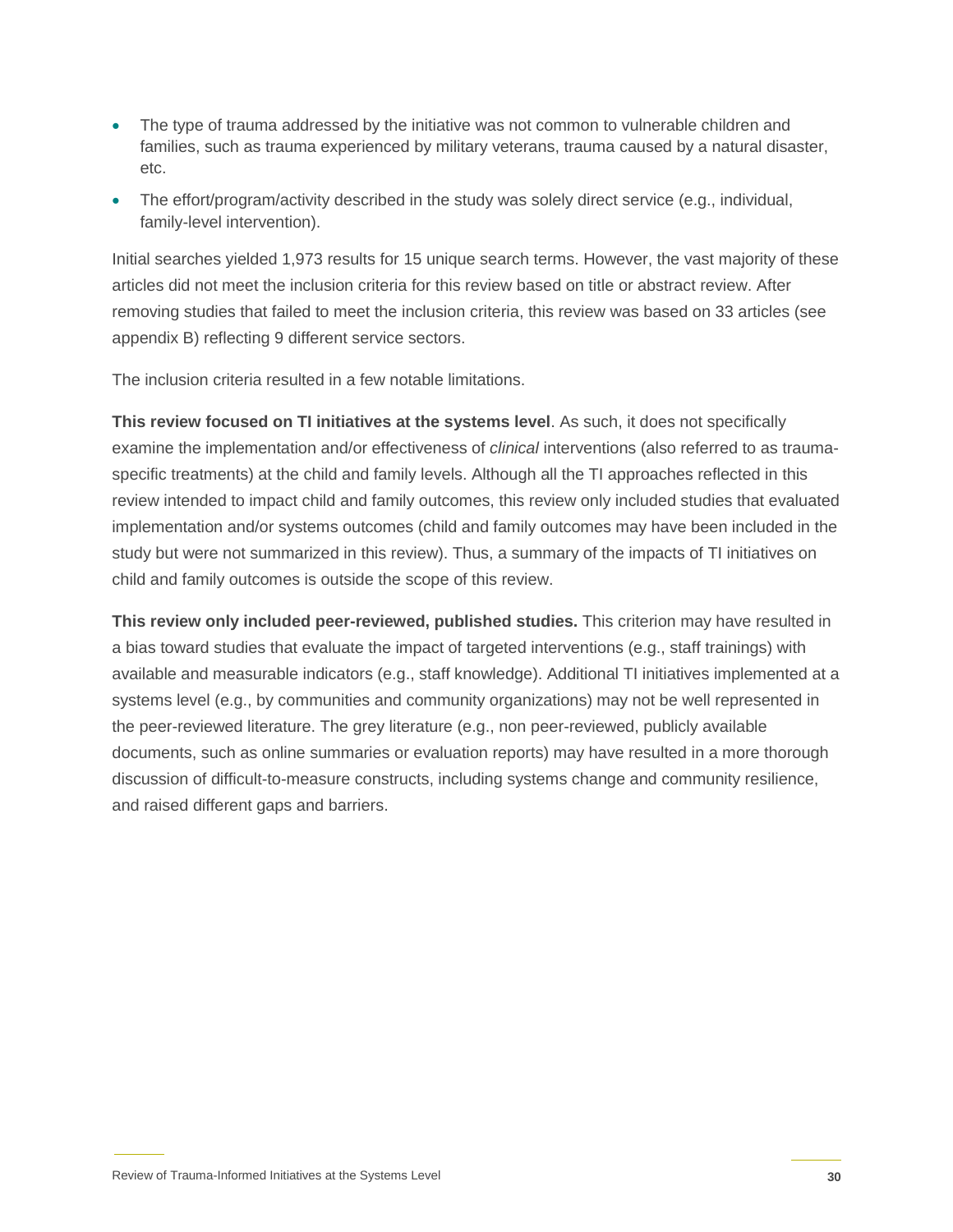# Appendix B. Research Summary Articles

| <b>Research Summary Articles</b> |                                                                                                                                                                                                                                                                                                                     |  |
|----------------------------------|---------------------------------------------------------------------------------------------------------------------------------------------------------------------------------------------------------------------------------------------------------------------------------------------------------------------|--|
| $\mathbf{1}$                     | Beidas, R. S., Adams, D. R., Kratz, H. E., Jackson, K., Berkowitz, S., Zinny, A.,  & Evans Jr.,<br>A. (2016). Lessons learned while building a trauma-informed public behavioral health system in<br>the City of Philadelphia. Evaluation and Program Planning, 59, 21-32.                                          |  |
| $\overline{2}$                   | Conners-Burrow, N. A., Kramer, T. L., Sigel, B. A., Helpenstill, K., Sievers, C., & McKelvey, L.<br>(2013). Trauma-informed care training in a child welfare system: Moving it to the front line.<br>Children and Youth Services Review, 35, 1830-1835.                                                             |  |
| 3                                | Counts, J. M., Gillam, R. J., Perico, S., & Eggers, K. L. (2017). Lemonade for life—A pilot study<br>on a hope-infused, trauma-informed approach to help families understand their past and focus<br>on the future. Children and Youth Services Review, 79, 228-234.                                                |  |
| $\overline{4}$                   | Damian, A. J., Gallo, J. J., & Mendelson, T. (2018). Barriers and facilitators for access to<br>mental health services by traumatized youth. Children and Youth Services Review, 85, 273-<br>278.                                                                                                                   |  |
| $\mathbf 5$                      | Damian, A. J., Gallo, J. J., Leaf, P., & Mendelson, T. (2017). Organizational and provider level<br>factors in implementation of trauma-informed care after a city-wide training: An explanatory<br>mixed methods assessment. BMC Health Services Research, 17(1), 750.                                             |  |
| 6                                | Damian, A. J., Mendelson, T., Bowie, J., & Gallo, J. J. (2018). A mixed methods exploratory<br>assessment of the usefulness of Baltimore City Health Department's trauma-informed care<br>training intervention. American Journal of Orthopsychiatry.                                                               |  |
| $\overline{7}$                   | Day, A. G., Somers, C. L., Baroni, B. A., West, S. D., Sanders, L., & Peterson, C. D. (2015).<br>Evaluation of a trauma-informed school intervention with girls in a residential facility school:<br>Student perceptions of school environment. Journal of Aggression, Maltreatment & Trauma,<br>24(10), 1086-1105. |  |
| $\,8\,$                          | Decker, M. R., Flessa, S., Pillai, R. V., Dick, R. N., Quam, J., Cheng, D.,  & Miller, E. (2017).<br>Implementing trauma-informed partner violence assessment in family planning clinics. Journal<br>of Women's Health, 26(9), 957-965.                                                                             |  |
| $\mathsf 9$                      | Dorado, J. S., Martinez, M., McArthur, L. E., & Leibovitz, T. (2016). Healthy Environments and<br>Response to Trauma in Schools (HEARTS): A whole-school, multi-level, prevention and<br>intervention program for creating trauma-informed, safe and supportive schools. School Mental<br>Health, 8(1), 163-176.    |  |
| $10$                             | Elwyn, L. J., Esaki, N., & Smith, C. A. (2017). Importance of leadership and employee<br>engagement in trauma-informed organizational change at a girls' juvenile justice facility.<br>Human Service Organizations: Management, Leadership & Governance, 41(2), 106-118.                                            |  |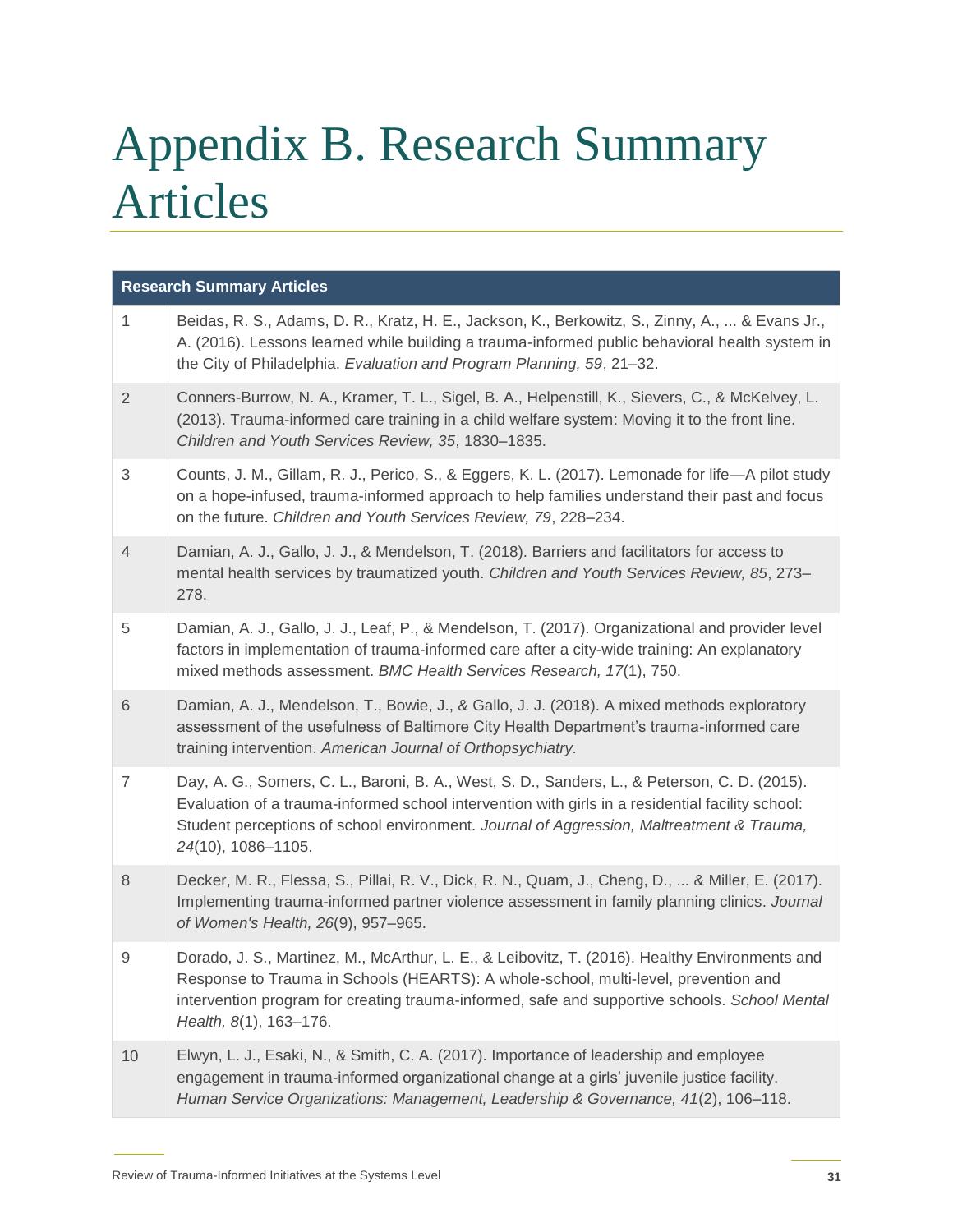| 11 | Fitzgerald, M. M., Torres, M. M., Shipman, K., Gorrono, J., Kerns, S. E., & Doresey, S. (2015).<br>Child welfare caseworkers as brokers of mental health services: A pilot evaluation of Project<br>Focus Colorado. Child Maltreatment, 20, 37-49.                                                                                  |
|----|-------------------------------------------------------------------------------------------------------------------------------------------------------------------------------------------------------------------------------------------------------------------------------------------------------------------------------------|
| 12 | Fraser, J. G., Griffin, J. L., Barto, B. L., Lo, C., Wenz-Gross, M., Spinazola, J.,  Bartlett, J. D.<br>(2014). Implementation of a workforce initiative to build trauma-informed child welfare practice<br>and services: Findings from the Massachusetts Child Trauma Project. Children and Youth<br>Services Review, 44, 233-242. |
| 13 | Hales, T. W., Nochajski, T. H., Green, S. A., Hitzel, H. K., & Woike-Ganga, E. (2017). An<br>association between implementing trauma-informed care and staff satisfaction. Advances in<br>Social Work, 18(1), 300-312.                                                                                                              |
| 14 | Hanson, R. F., Saunders, B. E., Ralston, E., Moreland, A. D., Peer, S. O., & Fitzgerald, M. M.<br>(2018). Statewide implementation of child trauma-focused practices using the community-<br>based learning collaborative model. Psychological Services.                                                                            |
| 15 | Holmes, C., Levy, M., Smith, A., Pinne, S., & Neese, P. (2015). A model for creating a<br>supportive trauma-informed culture for children in preschool settings. Journal of Child and<br>Family Studies, 24(6), 1650-1659.                                                                                                          |
| 16 | Jankowski, M. K., Schifferdecker, K. E., Butcher, R. L., Foster-Johnson, L., & Barnett, E. R.<br>(2018). Effectiveness of a trauma-informed care initiative in a state child welfare system: A<br>randomized study. Child Maltreatment.                                                                                             |
| 17 | Kenny, M. C., Vazquez, A., Long, H., & Thompson, D. (2017). Implementation and program<br>evaluation of trauma-informed care training across state child advocacy centers: An<br>exploratory study. Children and Youth Services Review, 73, 15-23.                                                                                  |
| 18 | Kerns, S. E., Pullmann, M. D., Negrete, A., Uomoto, J. A., Berliner, L., Shogren, D.,  &<br>Putnam, B. (2016). Development and implementation of a child welfare workforce strategy to<br>build a trauma-informed system of support for foster care. Child maltreatment, 21(2), 135-146.                                            |
| 19 | Kramer, T. L., Sigel, B. A., Conners-Burrow, N. A., Savary, P. E., & Tempel, A. (2013). A<br>statewide introduction of trauma-informed care in a child welfare system. Children and Youth<br>Services Review, 35(1), 19–24.                                                                                                         |
| 20 | Kuhn, T. M., Cyperski, M. A., Shaffer, A. M., Gracey, K. A., Adams, M. K., Billings, G. M., &<br>Ebert, J. S. (2018). Installing trauma-informed care through the Tennessee Child Protective<br>Services Academy. Psychological Services.                                                                                           |
| 21 | Lang, J. M., Campbell, K., Shanley, P., Crusto, C. A., & Connell, C. M. (2016). Building<br>capacity for trauma-informed care in the child welfare system: Initial results of a statewide<br>implementation. Child maltreatment, 21(2), 113-124.                                                                                    |
| 22 | Lang, J. M., Ake, G., Barto, B., Caringi, J., Little, C., Baldwin, M. J.,  & Stevens, K. (2017).<br>Trauma screening in child welfare: Lessons learned from five states. Journal of child and<br>adolescent trauma, 10, 405-416.                                                                                                    |
| 23 | Mcintyre, E. M., Baker, C. N., & Overstreet, S. (2018). Evaluating foundational professional<br>development training for trauma-informed approaches in schools. Psychological Services.                                                                                                                                             |